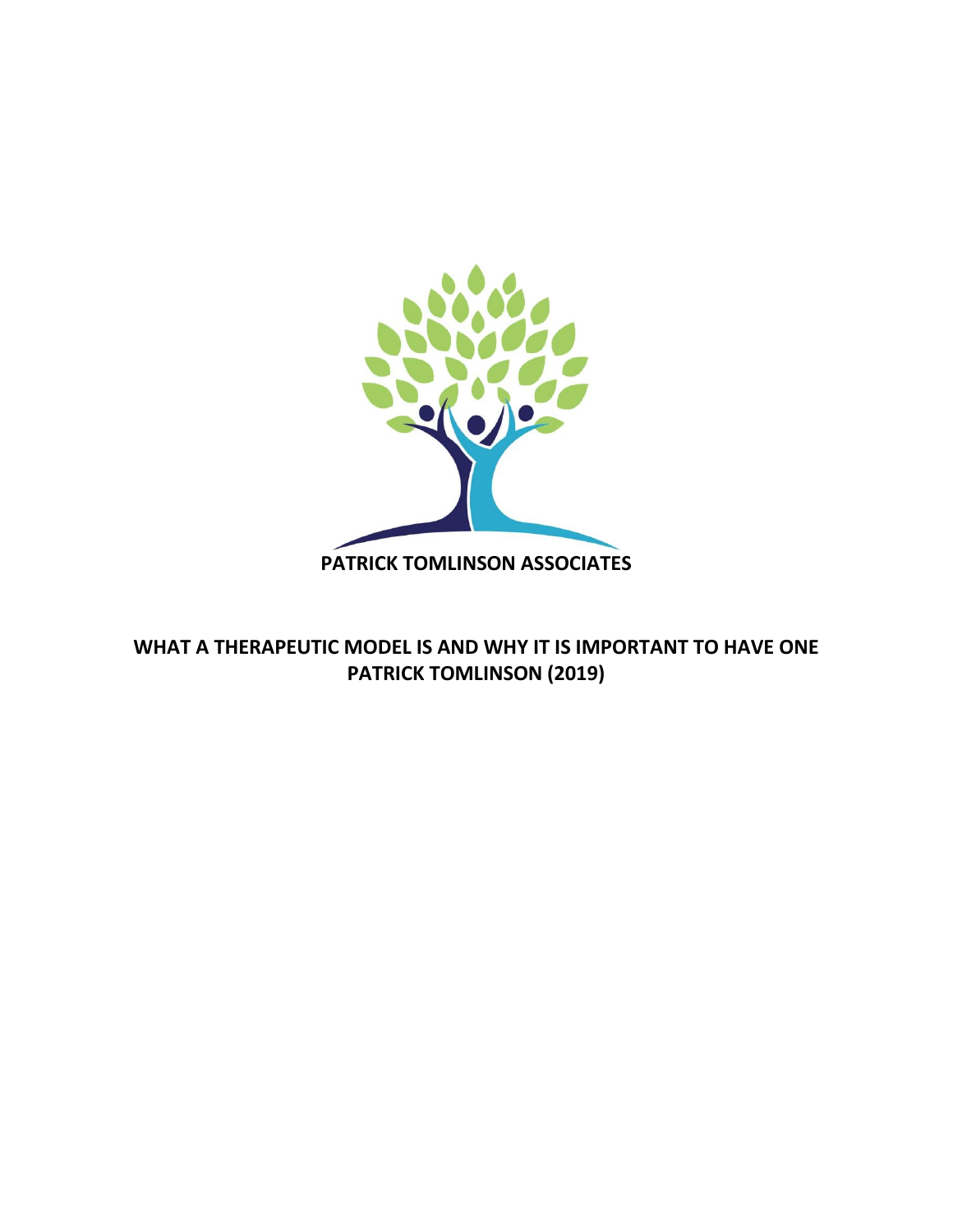**Patrick Tomlinson Brief Bio**: The primary goal of Patrick's work is the development of people and organizations. Throughout his career, he has identified development to be the driving force related to positive outcomes - for everyone, service users, professionals, and organizations.

His experience spans from 1985 in the field of trauma and attachment informed services. He began as a residential care worker and has since been a team leader, senior manager, Director, CEO, consultant, and mentor. He is the author/co-author/editor of numerous papers and books. He is a qualified clinician, strategic leader, and manager. Working in many countries, he has helped develop therapeutic models that have gained national and international recognition.

In 2008 he created Patrick Tomlinson Associates to provide services focused on development for people and organizations. The following services are provided,

- $\checkmark$  Therapeutic Model Development
- $\checkmark$  Developmental Mentoring, Consultancy, and Clinical Supervision
- ✓ Character Assessment and Selection Tool for Staff Selection and Development
- $\checkmark$  Training Webinars and Courses

**Web Site** – [www.patricktomlinson.com](http://www.patricktomlinson.com/) **Contact** – [ptomassociates@gmail.com](mailto:ptomassociates@gmail.com)

LinkedIn Group – Therapeutic Residential and Foster Carer for Traumatized Children <https://www.linkedin.com/groups/4428929/>

LinkedIn Group – Personal and Professional Development <https://www.linkedin.com/groups/12249912/>

Patrick Tomlinson Associates Page - Facebook <https://www.facebook.com/PatrickTomlinsonAssociates/>

Patrick Tomlinson Associates Group (Private) - Facebook <https://www.facebook.com/groups/1269338589867954/?fref=nf>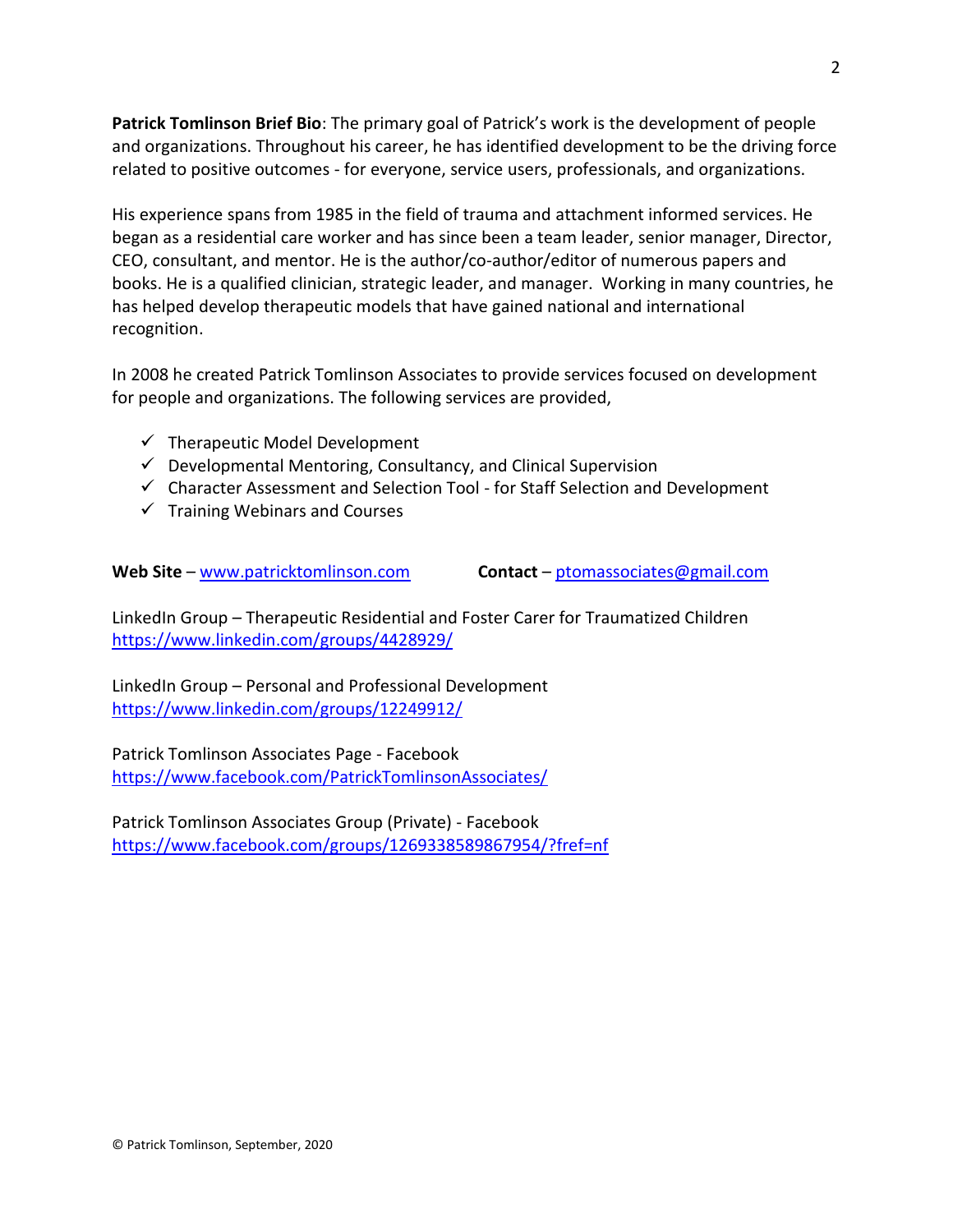# **WHAT A THERAPEUTIC MODEL IS AND WHY IT IS IMPORTANT TO HAVE ONE PATRICK TOMLINSON (2019)**



"In Australia, the most clearly articulated model of Therapeutic Residential Care is that offered *by the Lighthouse Foundation (Ainsworth 2012; Barton, Gonzales and Tomlinson 2012) that owes much to the Cotswold Community in the UK."* (Thoburn and Ainsworth, 2015, p.45)

| <b>Contents</b>                                         | Page No.  |
|---------------------------------------------------------|-----------|
| Introduction                                            | 4         |
| <b>International Research and Development</b>           | $5-6$     |
| What is a Model?                                        | $6 - 7$   |
| Aims of a Model                                         | $7 - 8$   |
| <b>Evidence-Based Practice</b>                          | $8 - 9$   |
| Research-Informed                                       | $9 - 11$  |
| Key Elements of a Model                                 | 11        |
| Whole-System Approach                                   | $11 - 13$ |
| Importance of a Theoretical Base                        | $13 - 14$ |
| Different Theoretical Perspectives                      | $14 - 15$ |
| <b>Training</b>                                         | $15 - 16$ |
| Having a Model is the Most Important Thing              | $16 - 17$ |
| 'Import' or Create a Model?                             | $17 - 18$ |
| <b>Continual Evolution</b>                              | 18        |
| <b>Outcomes</b>                                         | 19        |
| Overarching Outcomes and Benefits of Having a Model     | 19-20     |
| Long-Term and Societal Impact                           | $20 - 21$ |
| Process of Change, Model Development and Implementation | 22        |
| References and Further Reading                          | $23 - 27$ |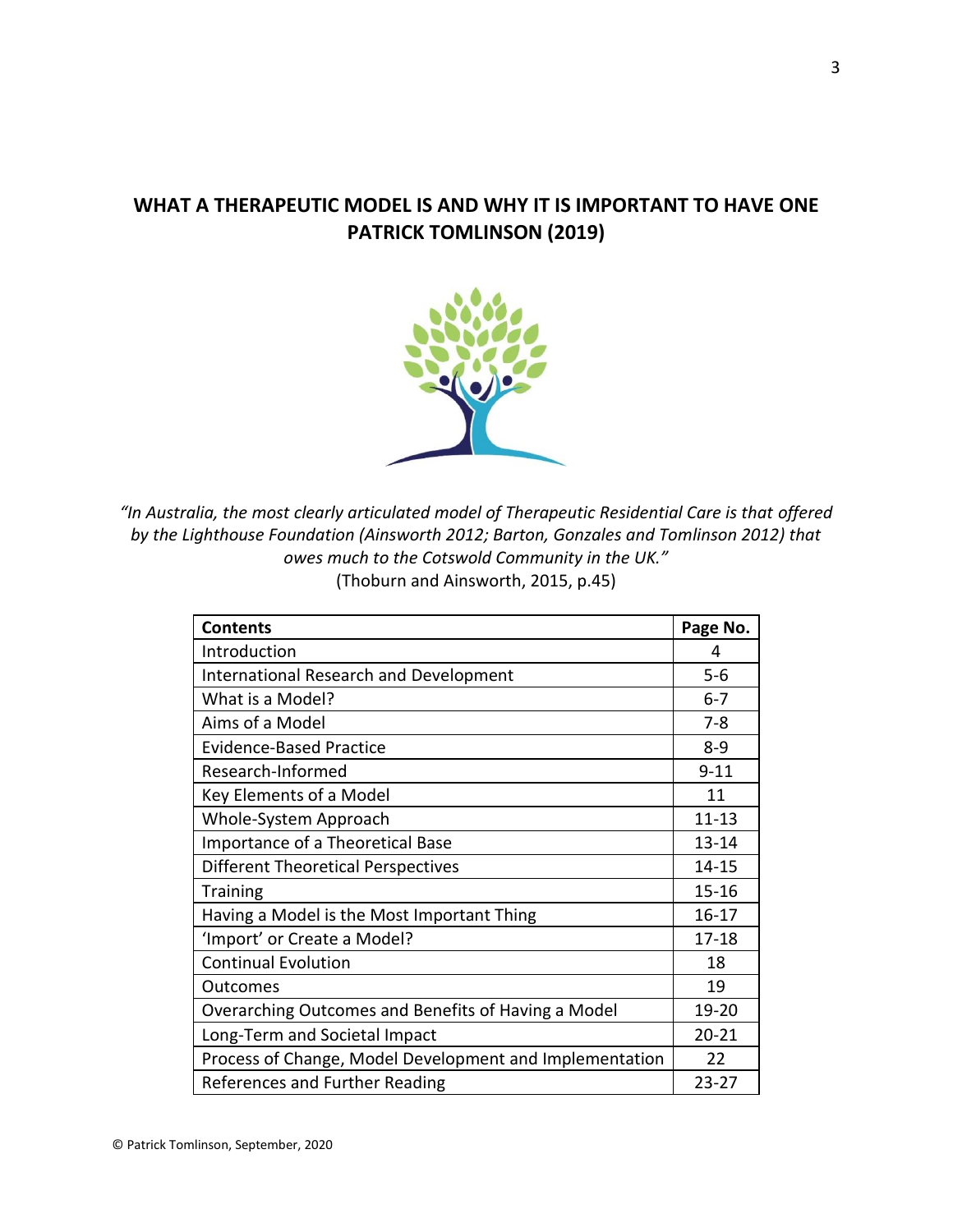#### **Introduction**

In recent decades therapeutic models for children and young people, who have suffered trauma and who are in residential or foster care have become more widespread. Working with organizations to develop therapeutic models is one of the main areas of my work. I have done this work for over 20 years in various countries such as UK, Australia, Japan, Ireland, and Portugal. I have developed a workplace curriculum for model development, which is culturally sensitive.

This group of young people have major difficulties, which can cause serious if not disastrous lifelong problems for themselves, others and society. Specialist intervention is needed, and it is often expensive. Therefore, many governments and professionals have been focused on discovering 'what works'. This article attempts to explain what a therapeutic model is and why it is so important.

As Thoburn and Ainsworth imply above, there are universal elements in therapeutic work with people who have suffered trauma and adversity. The core principles of a therapeutic model tend to be transferable from one setting to another. These are principles such as,

- the centrality of relationships
- a phased approach beginning with safety
- the need to regulate emotion
- and the importance of the whole system.

The value of having a coherent model is in itself a core principle. The principles are informed by research and the best evidence available. However, exactly how these principles are implemented in practice needs to reflect the local culture. There will also be some aspects of a model that are unique to a specific culture. Models must be culturally sensitive. They must be grounded in cultural values, language and belief systems.

This article is specifically relevant to work with children and young people who are in residential care or foster care, throughout the world. However, much of it may also be relevant to other areas of therapeutic work. A therapeutic model in effect is a method of working with human suffering, intending to achieve improvements. Though the language is new, the idea is not. In work with children and young people, models have certainly existed throughout the 20<sup>th</sup> century. They tended to be created by pioneers, who researched, implemented and passed them on. This was often done by creating a centre/institution/therapeutic community which embodied the model. Sometimes, even when excellent outcomes seemed to be achieved, people outside of these centres understood little about the practice. There was sometimes an air of mysticism. Although, pioneers such as Bruno Bettleheim in the USA, Barbara Dockar-Drysdale in England and John Brown in Canada among others, did write substantially about their work, ideas, and methods.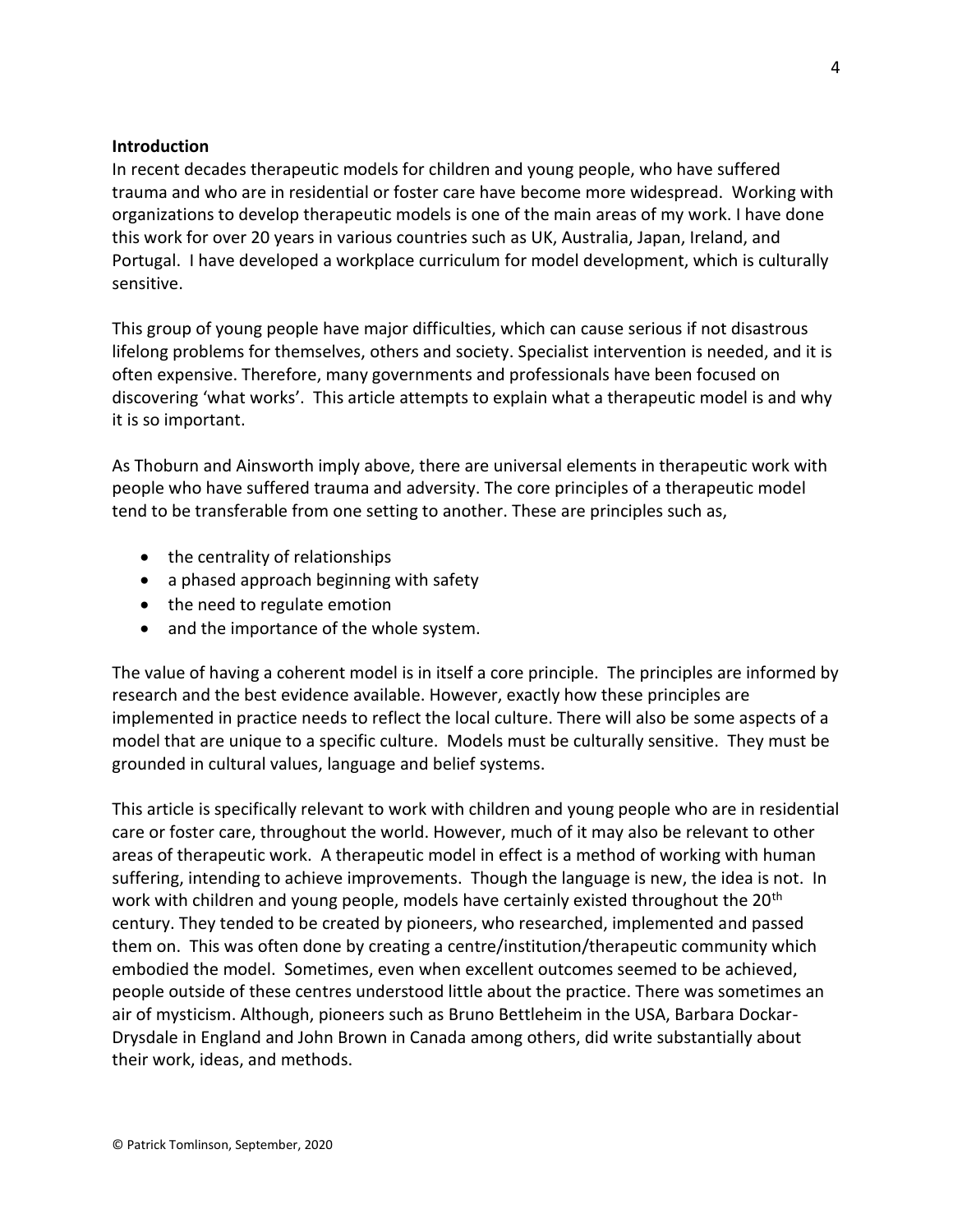One of the main differences these days is a growing expectation for a model to be clearly articulated in a written document. This makes it potentially more accessible. It also means that it can be more easily critiqued and challenged. Following on from that there is an expectation that a model should be informed by research and evidence.

However, there are also potential problems with a written model. For instance, the interpretation of it may not be consistent. It may also appear to be like a manual that will provide all the answers. This is always an issue in human services, which tend to involve 'messiness', unpredictability and pain. There can be an understandable wish for the order that a 'manual' might appear to provide. As Thompson (2000, p.80) argues,

If we expect theory to provide ready-made answers to the questions practice poses, we are misunderstanding not only the nature of theory, but also of practice. Theory cannot provide simple answers which tell us 'how to do' practice. Theory can only guide and inform. Theory, practice and the relationship between them are all far too complex for there to be a clear, simple and unambiguous path for practitioners to follow. Theory provides us with the cloth from which to tailor our garment, it does not provide 'off-the-peg' solutions to practice problems.

Recovery is a process rather than an event and there is no perfect recovery. Thompson (2000) also talks about the 'notion of uncertainty, of no security and no guarantees' as being important for practice. There is not a simple solution to recovery from trauma. It cannot be prescribed but needs an environment where it is safe to think about the trauma, experience feelings about it and make reliable provision to heal it. This type of environment has been referred to as a 'holding environment'. Whilst having our guiding principles and experience we must also keep in mind that every child, worker, situation organization and cultural context is unique.

So, if we are going to have well-articulated models, we need to use them in the right spirit. Not as rigid doctrines, but something with helpful parameters, which provides guidance and supports people in their difficult work. To assist with, rather than replace thinking. I deliberately use many references in this article, partly to show the depth and consistency of thinking that has emerged across the world. During the last 20 years or so, there has been significant international research into what works in enabling the best outcomes for children (and young people) who are in the 'Looked-After' or 'Out-of-Home' care system. While it is often said that that we have little 'evidence' of what works, it cannot be denied that we do have a vast amount of experience and research to inform us. I think it is important to acknowledge the great value of this.

#### **International Research and Development**

This article is based on my own experience and the vast research and experience of authors from the USA, UK, Australia, New Zealand, Ireland, and Canada. The research has examined all past studies and has reached a consistent point of view on the fundamental principles of positive service provision.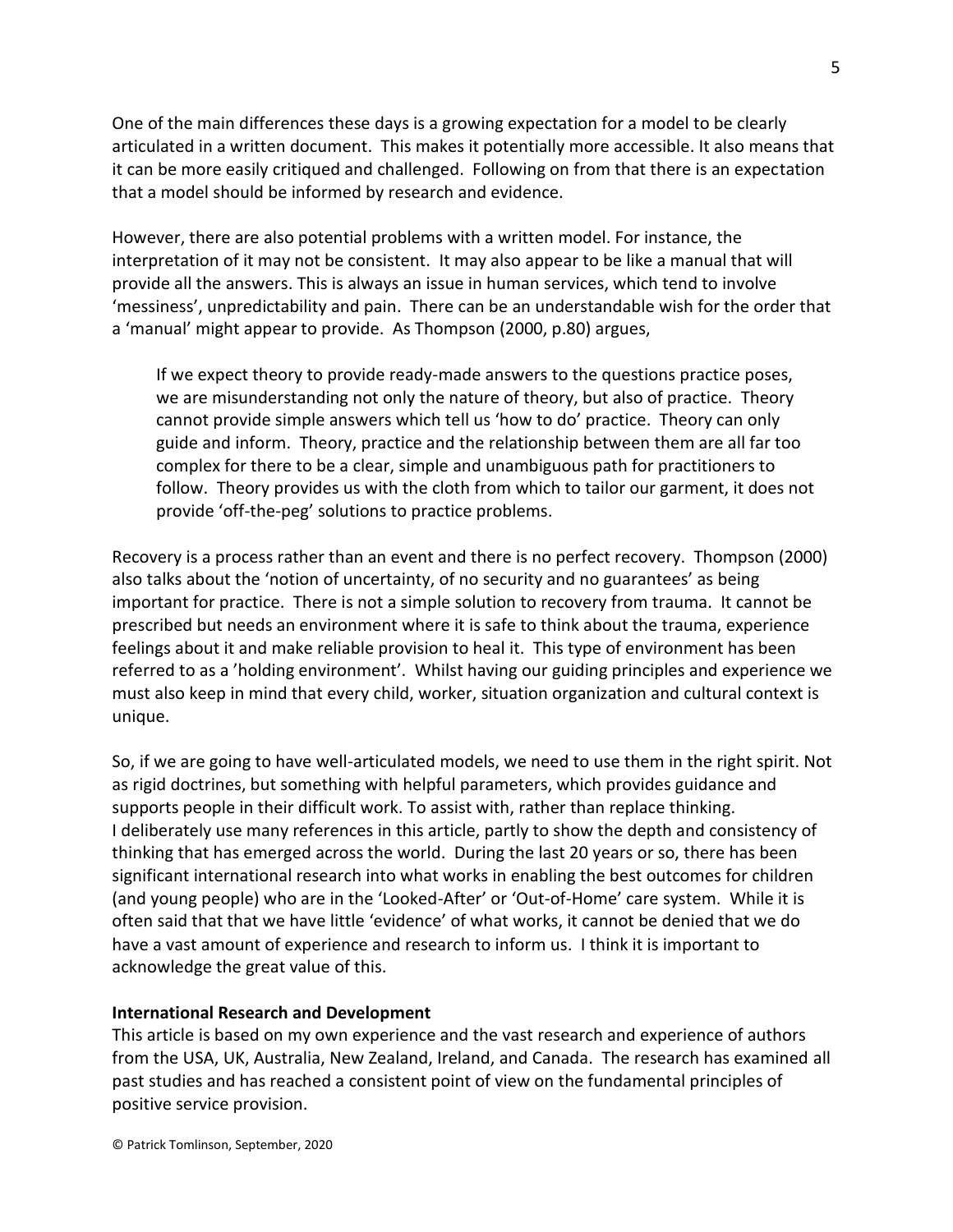During the same period, there have been major advances in neuroscientific research on child development, the impact of trauma and the most effective interventions to facilitate recovery. However, as McHugh and Meenan (2013, p.251) argue, doing this well is a complex challenge,

The needs and problems of many children in care are complex and difficult to serve appropriately. Or more correctly, their needs are deceptively simple, but delivering the right response is deceptively complex (Gilligan, 2001: 1).

Taylor (2012, p.100) highlights the significant work of Clough et al. (2006) who,

…found that a significant factor in successful residential care is a coherent model based on a clear theoretical perspective.

and (ibid, p.3) referring to Fonagy (2006) that,

Traumatized children benefit from the experience of living in a carefully considered, well-structured and coherent psychosocial environment where interpersonal interactions are thought about and reflected on.

Numerous effective therapeutic models have been created during the last two decades. Based on their research into the implementation of different models of care, Macdonald and Millen (2012) recommend,

The introduction of an explicit model of care, championed by the heads of homes and delivered in collaboration with a whole staff team, has much to recommend it in terms of the existing evidence regarding how best to improve the quality of care.

Most importantly a therapeutic model helps improve staffs understanding of children and their needs, so better outcomes can be achieved,

Understanding how children's responses may have been shaped by maltreatment, including neglect, is thought to help staff respond sensitively and appropriately to challenging or unhelpful behaviour, and to provide opportunities for new, positive experiences that may help to reverse the adverse consequences of early childhood adversity (Cicchetti and Rogosch, 2001; Moses and Barlow, 2006; Gunnar and Quevedo, 2007). (Macdonald and Millen, 2012).

#### **What is a Model?**

While most people might not think consciously in terms of models - in essence, they are like John Bowlby's (1969) concept of internal working models. Bowlby used the term in his work on attachment theory. It may be one of the first uses of the word model in our field of work. It is the way we make sense of the world, our part in it and our purpose. This is true for individuals, organizations, and societies. For instance, what does one want to achieve; what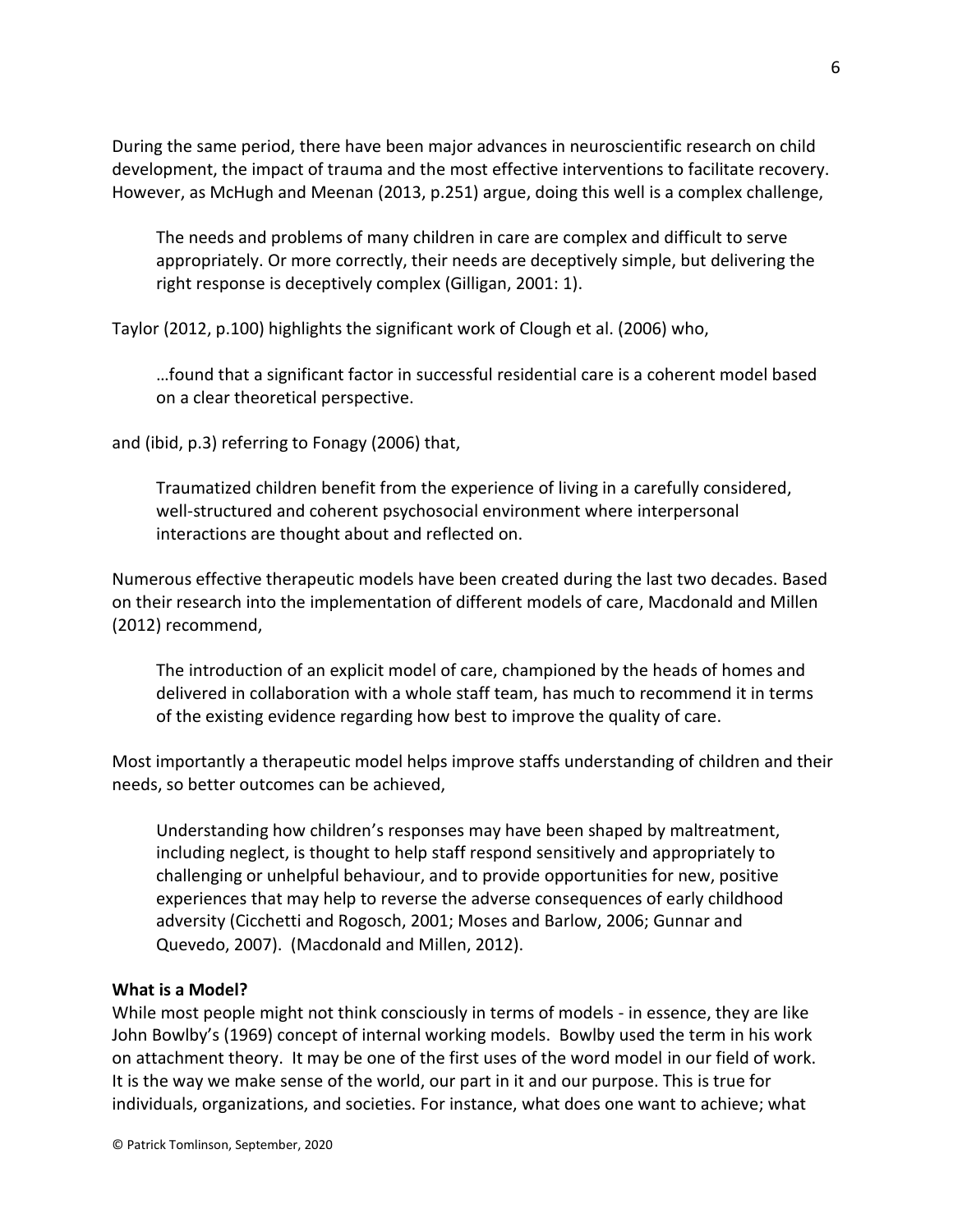methods will we use; what evidence exists about the effectiveness of the methods; and what are the potential outcomes; including unintended outcomes or side-effects? (Tomlinson, 2014). Macdonald and Millen (2012) put this into the organizational context,

At its core, a theory of change spells out how the core components of an intervention (its 'inputs') bring about changes in staff behaviour and organizational processes or culture (the 'outputs') and why or how these changes are thought to benefit children and young people ('outcomes').

They continue to elaborate on how change takes place,

The implicit theory of change appears to be as follows: by bringing staff to a shared understanding of trauma and its effects, and providing them with a language with which to communicate that understanding, staff can bring about the changes in organizational behaviours, structures and processes needed to address the detrimental effects of trauma.

As Mackay (2014, p.37) states it is vital that the model is adapted to the specific needs of the children involved,

It is important that whatever model is developed it is made to fit the child and not the other way round.

Redshaw (2001, p.16) who has carried out extensive work on model development outlines the following qualities of a model of care.

- It is a well-defined set of procedures and practices
- It is proactive, not reactive
- Increases consistency
- Aids in data collection, evaluation, and reviews of program

A model can provide guiding principles, standards, specific techniques, some do's and don'ts. But most importantly it should equip the people doing the work with the ability to think within a framework and work things out together. A model provides parameters within which things can be tried and monitored. What works can carry on and what doesn't may need re-thinking or persevering with. Having a benchmark provides a point from which new ideas can be critiqued. If there isn't a benchmark how do we notice how far something is drifting - a bit like walking in the fog, without even a vague marker to keep a sense of direction.

# **Aims of a Model**

The aim of a model is multi-fold, to provide,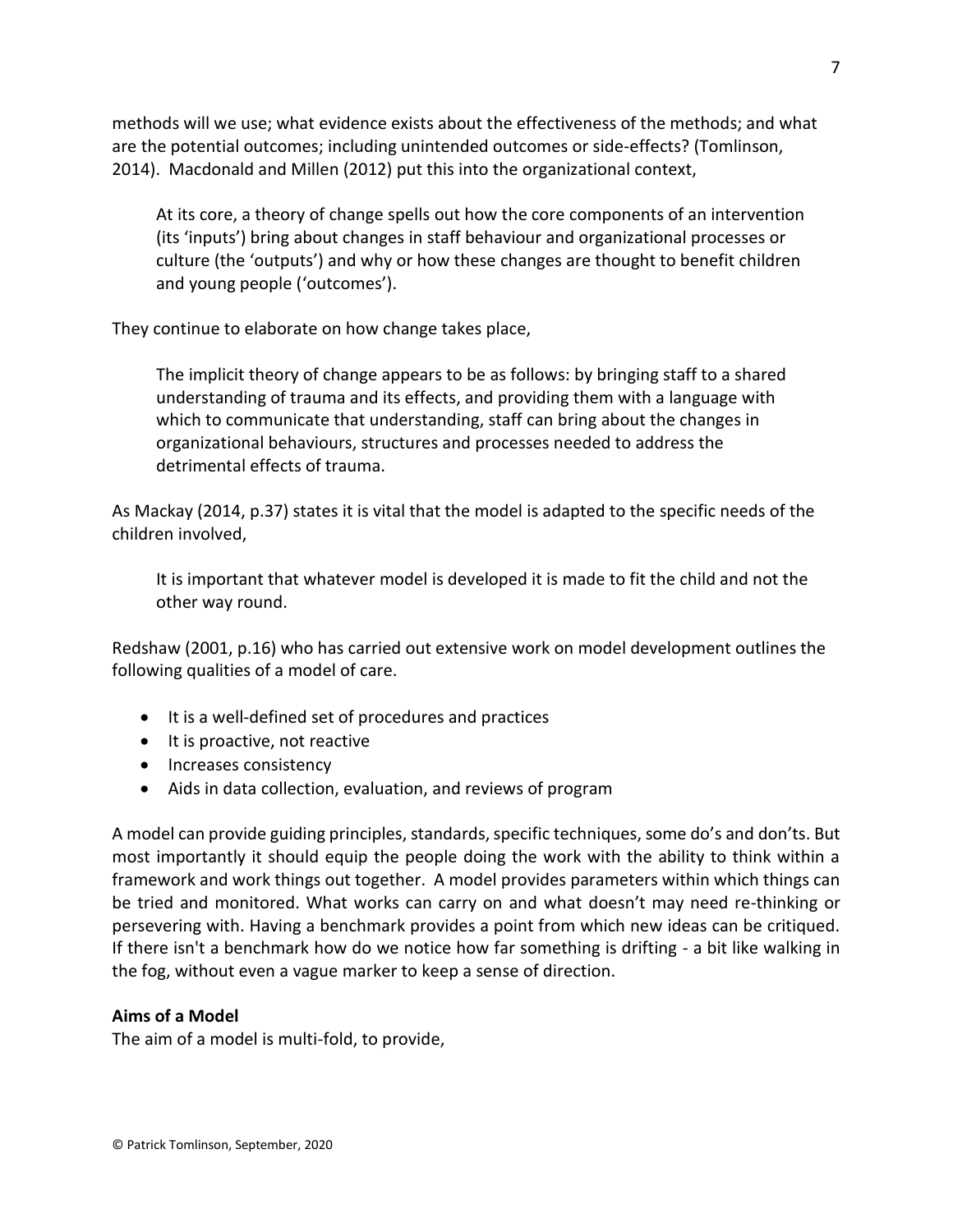**1.** Knowledge and understanding so that the children's needs will be responded to most effectively. This requires the creation of an ethos, which will influence every aspect of the children's daily life.

**2.** A consistent and congruent approach in the best interests of the child (Anglin, 2002).

**3.** Guidance on specific therapeutic interventions, which target specific needs identified through an assessment.

Wall et al. (2013, p10) referring to Redshaw (2011, 2012) claim,

The intention of the model is to provide a body of knowledge and a practice framework to assist in the avoidance of the age old challenge to residential care practice which sees workers fall back on their own personal parenting practices and belief systems and instinctive reactions to young people which are often not helpful; the model seeks to support workers to view the young person from multiple perspectives to allow a holistic approach to intervention and healing.

# **Evidence-Based Practice**

The emergence of therapeutic models has been influenced by the development of evidencebased practice. As Farrelly (2013, p.123) explains,

Evidence-based practice has become a byword for better, more appropriate and efficient practice. In essence, an evidence-based approach asks that practitioners use the best available evidence to guide and inform their practice. There is nothing particularly new about the idea that policy and practice should be informed by the best available evidence/Evidence-based practice (EBP) was first introduced in medicine and allied health professions. More recently it has been advocated in social work as an alternative to 'authority-based practice' or practice based solely on the expertise and experience of practitioners (Edmond et al., 2006) …EBP represents a move away from opinion, past practice and precedent and towards a decision-making framework that relies on greater use of research and evidence.

Evidence from practice becomes part of the knowledge that underpins social care. Knowledge = evidence + practice wisdom + service user and carer experiences and wishes. All three elements are equal in contributing to knowledge. Therefore researchers, practitioners and service users all have an equally valid role in contributing to knowledge (Farrelly, 2013, p.131). A model will influence practice and practice will influence the model. This leads to the concept of the 'research-minded practitioner' (ibid, p.132).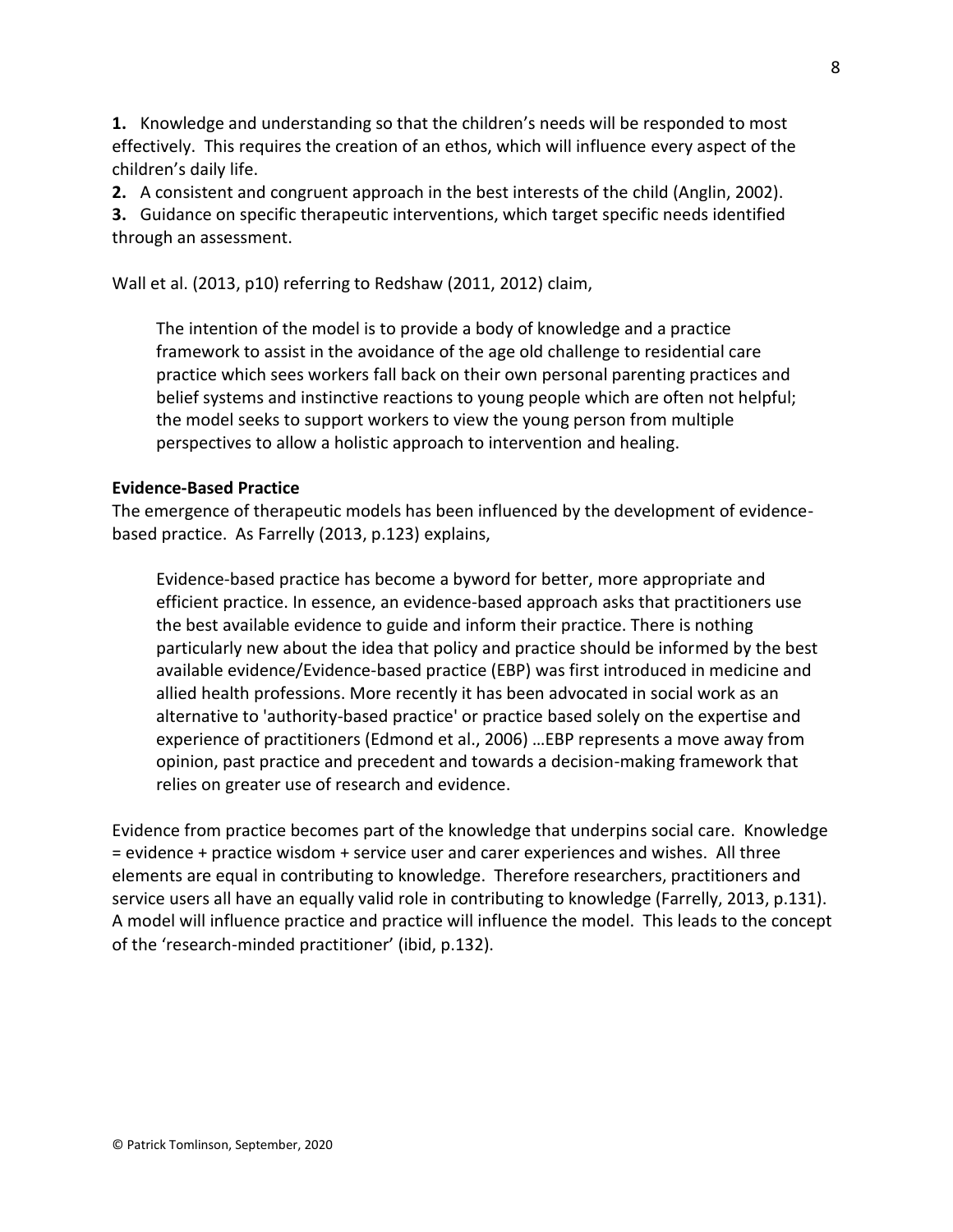

In my early twenties, I began work at the Cotswold Community, a renowned therapeutic community in England. The Community began in 1967 and I started work there in 1985. The development of its model, though the term model was not used then, had involved leading experts in the field. By the time I arrived, the Community had student placements and visitors from all over the world. I had virtually no relevant work experience. However, I was struck from the beginning by how we were encouraged to reflect

upon our experiences and make contributions that might further develop the model. We adopted the same approach in the way we tried to listen to and learn from the children. Connected with this philosophy, McHugh and Meenan (2013, p.258) argue that the challenge is.

To move from learning *about* to learning *with* children in care.

Farrelly (p.124) adds a cautionary note,

While the arguments for the adoption of an evidence-based approach may be convincing, it should be noted that finding and using research, particularly of high relevance and good quality, is not always easy.

It is exceedingly difficult to have what would usually be called scientific evidence, in such a complex field of work with so many variables.

#### **Research-Informed**

As said earlier, a therapeutic model must be informed by research and the best knowledge available. Referring to social care guidelines in Ireland, Farrelly (2013, p.123) states the importance of practice being informed by research,

The Department of Health and Children's (DoHC) policy document Working for Children and Families: Exploring Good Practice outlines seven management principles that should underpin child and family services, including the need for practitioners and their managers to 'ensure that their practice and its supervision are grounded in the most up-to-date knowledge' (2004: 15). More recently, the Health Information and Quality Authority's (HIQA) National Standards for the Protection and Welfare of Children state that standards need to be person-centred and 'based on evidence and best international practice' (2012: iii).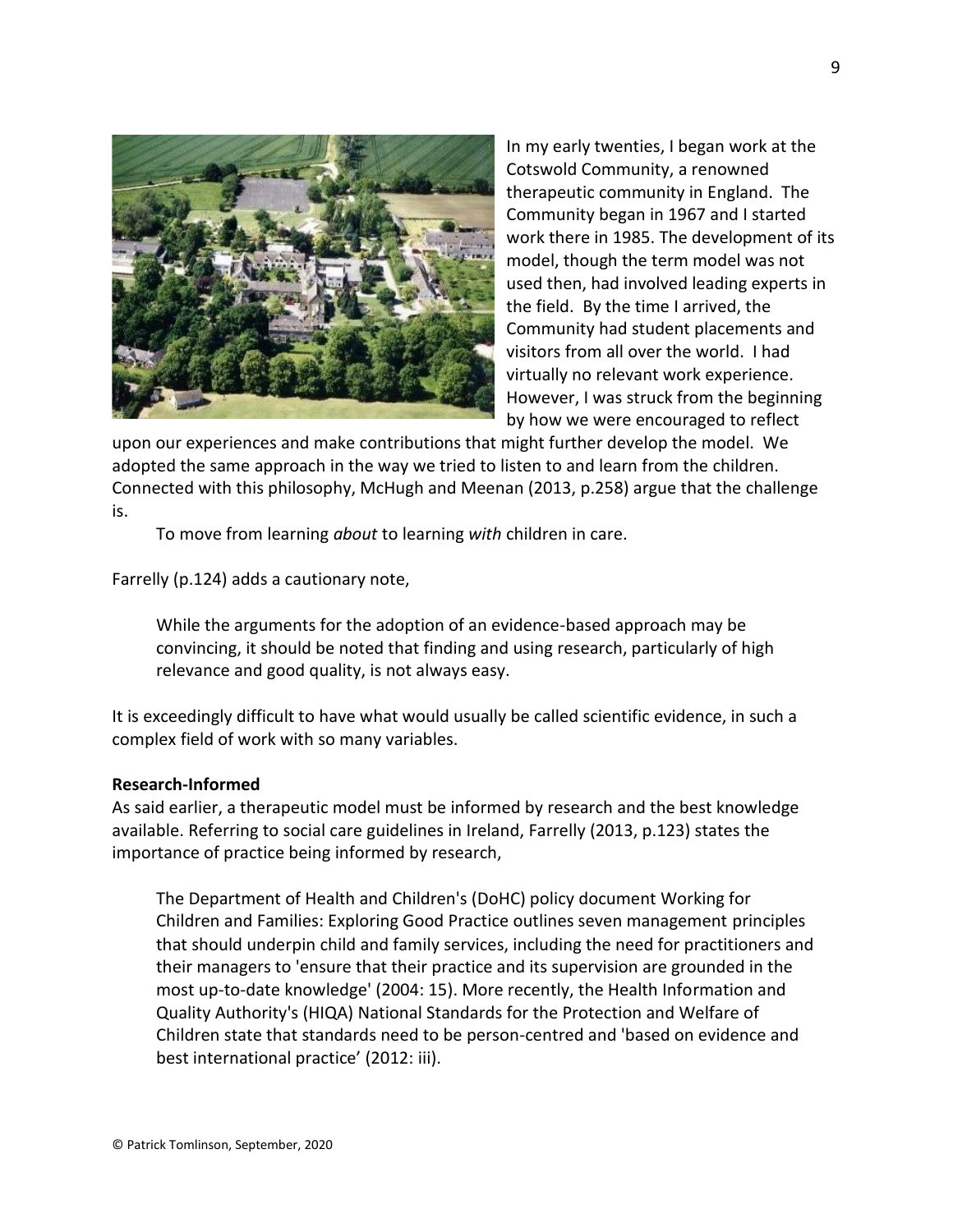Farrelly (2013, p.133-4) argues that the amount of the 'research that constitutes 'quality evidence' remains debatable' and warns of adopting a too dogmatic approach to evidencebased practice,

Social services are by their very nature fluid and dynamic, and practitioners need to be mindful of the potential to adopt a dogmatic approach. Sheppard (2004: 23) argues that practitioners should be 'looking at information that can help provide *guidance and better informed judgements* but not certainty'. Perhaps, given the nature of the debate and the nature of the work that the social professions are engaged in, the term 'research-informed practice' might be more applicable than 'evidence-based practice'.

Institute of Child Protection Studies (2006, p.12) in Australia refers to the research of the last 20 years and particularly that of Clough et al. (2006). They highlight some of the universal principles of a model,

Whilst the literature review has not identified a specific model that is easily replicated it has identified the important elements for providing such care. These elements include,

- the creation of a clear ethos and positive culture
- individualised assessment and planning
- collaborative practices
- the involvement of family members
- the involvement of young people in planning and decision making
- positive peer relationships

• a coherent theoretical framework with the identification of values, objectives of the programme, theories of behaviour, of intervention and of organization

• developing resilience through education, learning and leisure interests In particular, the maximising of the day to day and opportunity led communication and connection to promote healing relationships seems to lie at the heart of effective residential care.

Brandt (2014, p.11) states the importance of a therapeutic research-informed model,

Ideally, therapeutic work is derived from and grounded in theoretical constructs, research evidence, and the logical construction of strategies or approaches where work is improvisational and contextual—and optimally this process is guided by an explicit therapeutic model.

Kezelman and Stavropoulos (2012, p.xxviii) in their work on creating trauma-informed services affirm the necessity of research.

Research shows that the impacts of even severe early trauma can be resolved, and its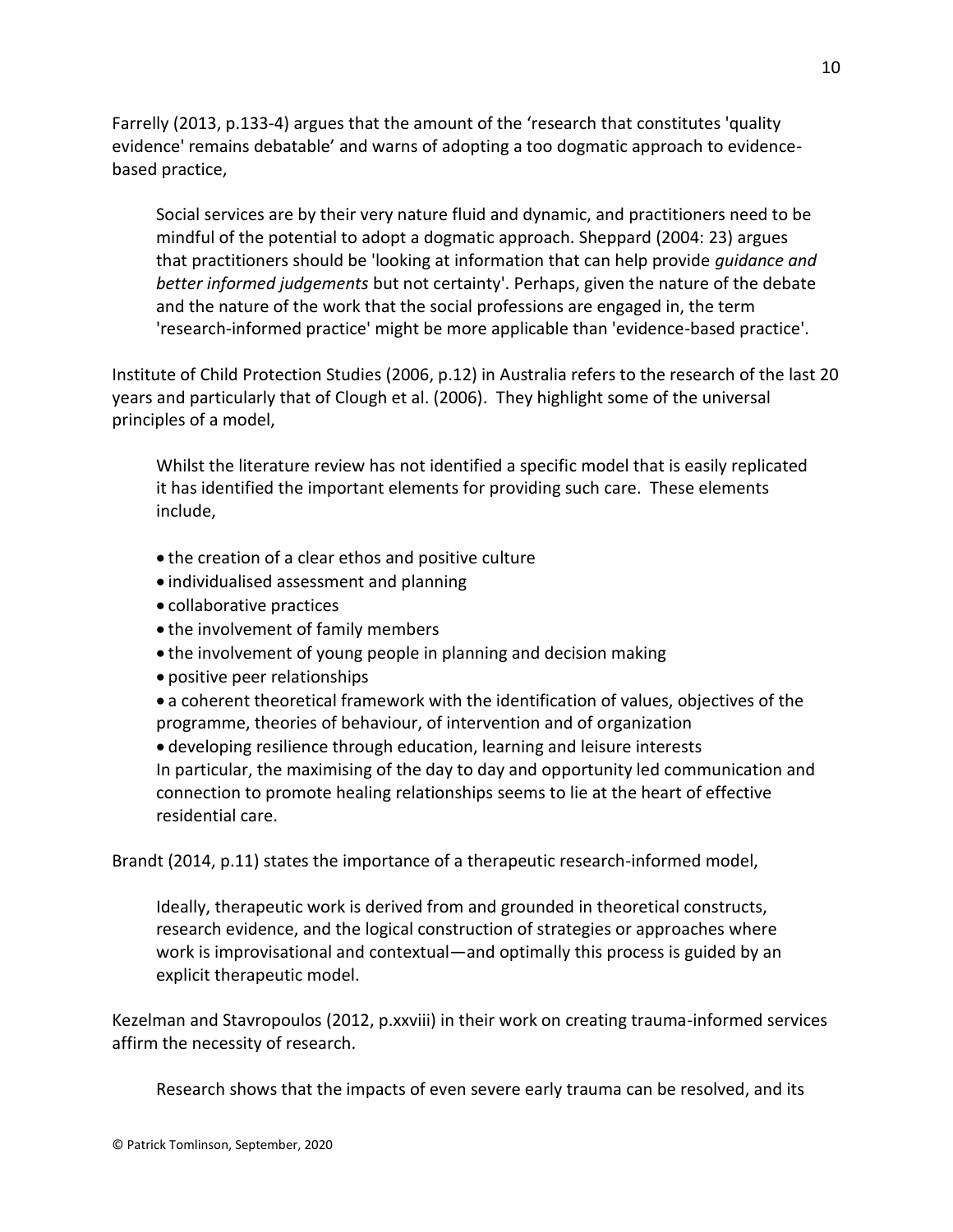negative intergenerational effects can be intercepted. People can and do recover and their children can do well. For this to occur, *mental health and human service delivery* need to reflect the current research insights.

#### **Key Elements of a Model**

Irrespective of which theories inform residential care practice, it has been argued that effective residential care needs to incorporate:

(a) a clearly thought-out philosophy of treatment or care (Clough, 2008; Hillan, 2006, Sinclair and Gibbs, 1998);

(b) child-centred practice, in which service provision is matched and responsive to the child's need, rather than the child's needs being subordinate to the service model (Clough, 2008; Hillan, 2006);

(c) a service-wide commitment to staff support and continuous learning (Hillan, 2006). McLean et al. (2011, p.11).

Institute of Child Protection Studies (2006, p.31) in Australia state,

James Anglin (1999, p.144) has written about the distinctive nature of what he calls the 'child and youth care profession' which he says has five characteristics,

- a focus on the growth and development of children and youth
- concern with totality of a young person's functioning, rather than one part of functioning
- 'a social competence perspective', which builds on strengths, rather than a problembased approach
- direct day-to-day work with children and young people in their environment, rather than being restricted to interviews or sessions
- the development of therapeutic relationships with children, their families and other helpers.

# **Whole-System Approach**



Clough et al. (2006) found through their research into what works in residential care, that positive outcomes for children are linked to a strong children's culture, which in turn is linked to a strong staff culture. This finding is supported by Warner (1992) who found that positive outcomes were only correlated with leadership and clarity of purpose. Therefore, it is important that a therapeutic model considers the whole system and not just the direct work with children.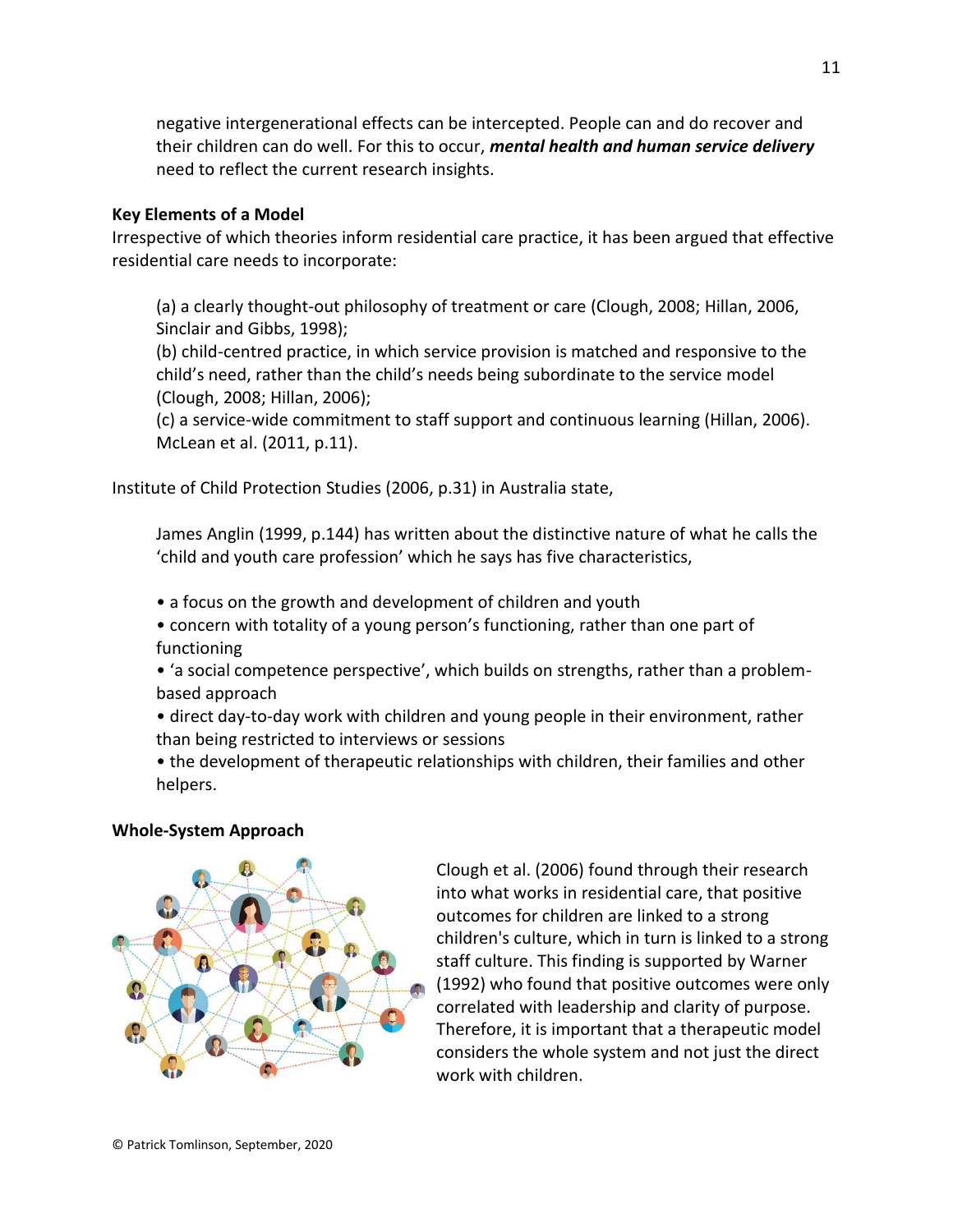A whole-system model is one that spans across all aspects of the child's daily living situation. It requires that the relationships between the different parts involved are fully integrated into the model. Childhood trauma takes place in an environment - trauma is in the system, not the event. Cissy White (2018) explains this very well,

Being raised with ACEs [\(adverse childhood experiences\)](http://www.acestoohigh.com/aces-101) is an environment, not a series of incidents that happened here and there. I lived every day with scarcity and lack. Trauma was baked into my being, as were my responses.

Similarly, therapeutic work also takes place in an environment with a network of relationships. As Macdonald and Millen (2012) state,

Models articulate the inter-relationships of their component parts and the pathways of change embedded within them.

Kezelman and Stavropoulos (2012, p.xxx) link the organizational context and the recovery process,



"Research now shows that resolution of trauma equates with neural integration. It also shows that longstanding trauma can be resolved, and its negative intergenerational effects intercepted. But for this to occur, mental health and human service delivery (i.e. as well as direct treatments) need to reflect the current research insights. Experience is now known to impact brain structure and functioning, and in the relational context of healing this includes *experience of services*. Neural integration is not assisted – indeed is actively impeded – by unintegrated human services which are not only compartmentalised, but which lack basic trauma awareness."

They (p.16) emphasize the importance of the 'wholesystem' approach,

Both administrative and clinical experience suggests that attributes of the system `as a whole' have a very significant impact on the implementation and potentially the effectiveness of any services offered.

Whole-system models focus on providing training to all staff within the organization, whatever their role. In one organization I worked with, trauma-informed training was given to the whole workforce. This included care workers, managers, therapists, admin workers, human resources, finance and maintenance. The effect of this training, which everyone did together contributed to a cultural transformation. Not only did the training enable staff to be better trauma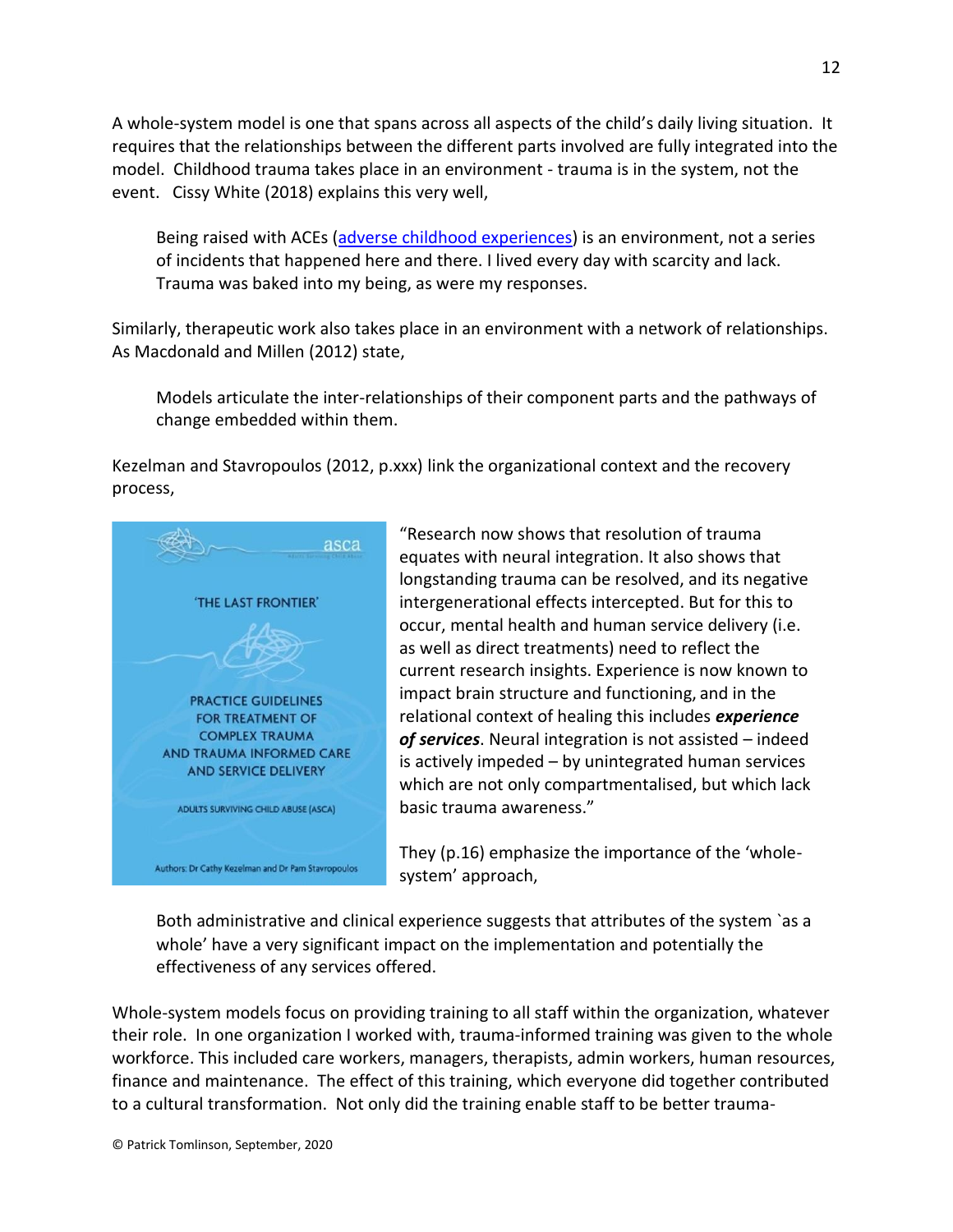informed, but the way it was done was inclusive, brought people together, helped to build connections, and gave everyone a shared understanding of the organization's primary task.

#### **Importance of a Theoretical Base**

UK's Social Care Institute of Excellence (2012) in their research into different models, highlight the helpfulness of having a theoretical base,

Staff who can think clearly and logically about their work use a set of strategies to understand children's behaviour and critically evaluate their own actions and those of others and use their understanding to act in the best interests of children are likely to be better at their job than those who have no framework.

There is a long tradition of specialized therapeutic services for children having a strong theoretical base. Fahlberg (1990, 51) emphasized the importance of a theoretical base to residential treatment,

The most important task of treatment must be clearly and succinctly stated. Specific problems and dynamics vary from child to child, but a philosophy of treatment must clearly identify the category of problems that are most essential for the programme to confront if successful treatment is to occur.

In more recent times, the field of neuroscience has become a central part of the theory as Perry (2014, p.30) explains,

A developmentally sensitive and neurobiology-informed clinical approach can aid the clinical team in understanding the impact of maltreatment and other developmental insults.

Stien and Kendall (2004, p.7) claim that the new neurobiology represents a confluence of two strands of brain research – attachment theory and childhood trauma,

Whereas traumatologists focus on *abnormal* development, attachment researchers often examine the brain under conditions of *normal* or optimal development. Thus, when taken together, these two strands of research clarify the key mechanisms behind both mental health and psychopathology in children. Whereas secure attachment produces a growth-facilitating environment that builds neuronal connections and integrates brain systems, strengthening the capacity to cope with stress; abuse and neglect induces chaotic biochemical changes that interfere in the maturation of the brain's coping systems, leading to problems with emotional regulation, relationships, and identity formation (Schore, 2001).

Historically John Bowlby and Donald Winnicott had a huge influence on the development of therapeutic approaches, as outlined by Byrne (2013, p.143),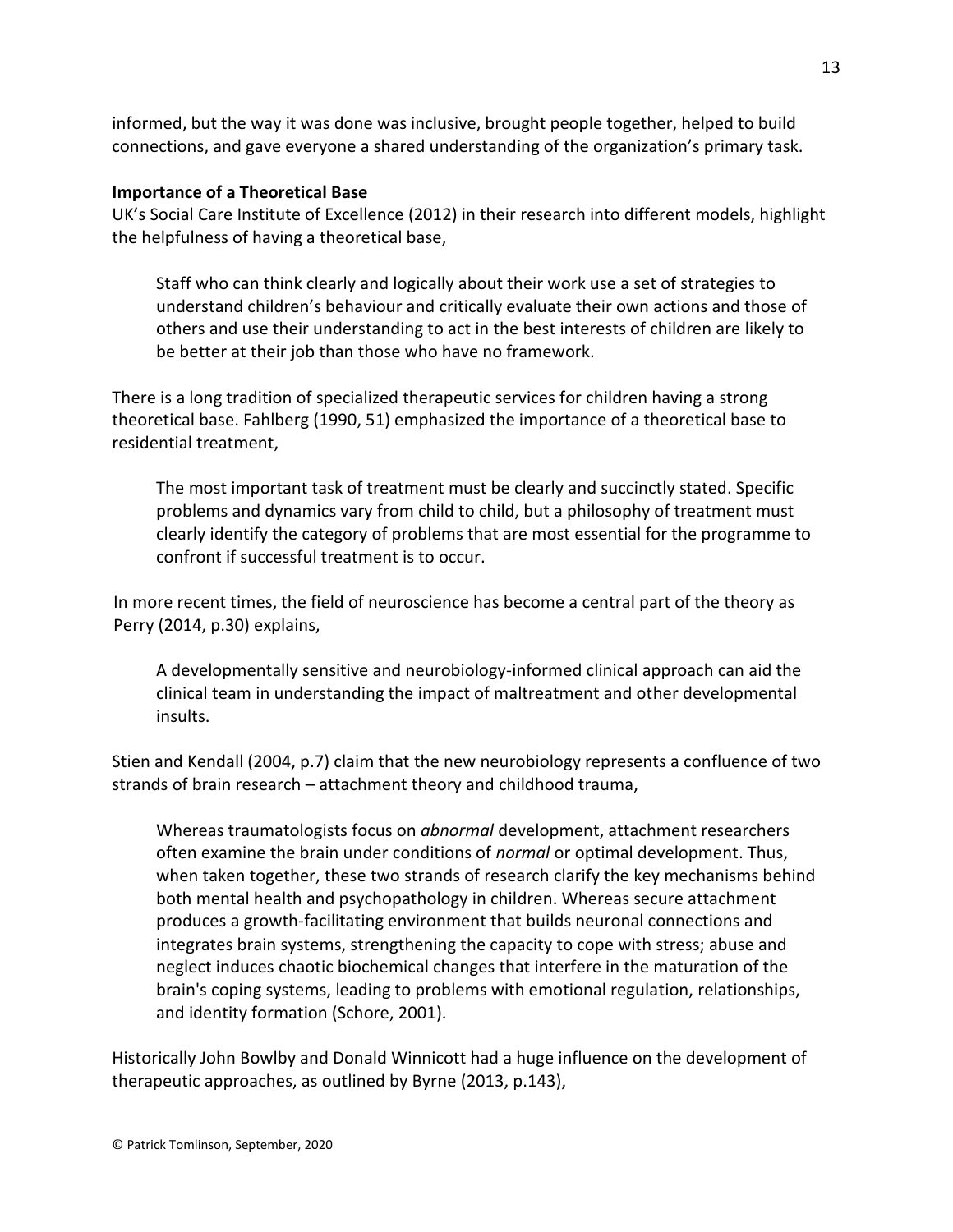

Possibly the most influential psychodynamic theorists within therapeutic social care are Donald Winnicott and John Bowlby. Winnicott's work with therapeutic communities in Britain is the primary influence for contemporary theorists in this area such as Adrian Ward (Ward et al., 2003). There probably is no social care practitioner in Ireland whose practice has not been influenced by John Bowlby's attachment theory (see, for example, Fahlberg, 1994).

The leading neuroscientist Bessel van der Kolk (2014) referring to attunement which is a vital concept in neuroscience claims that,

Donald Winnicott is the father of modern studies of attunement.

Macdonald and Millen (2012) argue that a theoretical base can help services to be effective,

The importance of theory informed therapeutic care and the centrality of relationshipbased social work were also found to be essential in promoting resilience within the young people.

Fosha (2003, p.276) claims that the challenge is to operationalize the substantial evidence base of affective neuroscience into a `neurobiology of healing'.

Macdonald and Millen (2012) in their review of different models say that,

Each provides a framework whose constituent theories are intended to help staff to understand:

- How trauma impacts on children and young people.
- How and why their ways of coping might be maladaptive.
- How and why agencies and staff respond in ways that are not always helpful.
- How they might change. Each emphasises the importance of helping staff develop the knowledge and skills necessary to help those they care for.

Without a theoretical base, it is difficult for staff to be trained to a level that enables them to provide consistent, coherent and appropriate care.

# **Different Theoretical Perspectives**

Mackay (2014, p.22) explains the need for approaches informed by different perspectives,

The growing body of knowledge in the areas of attachment, trauma and neurodevelopment tells us that it takes multiple therapeutic interventions on a daily basis to effect permanent and lasting change for these young people. These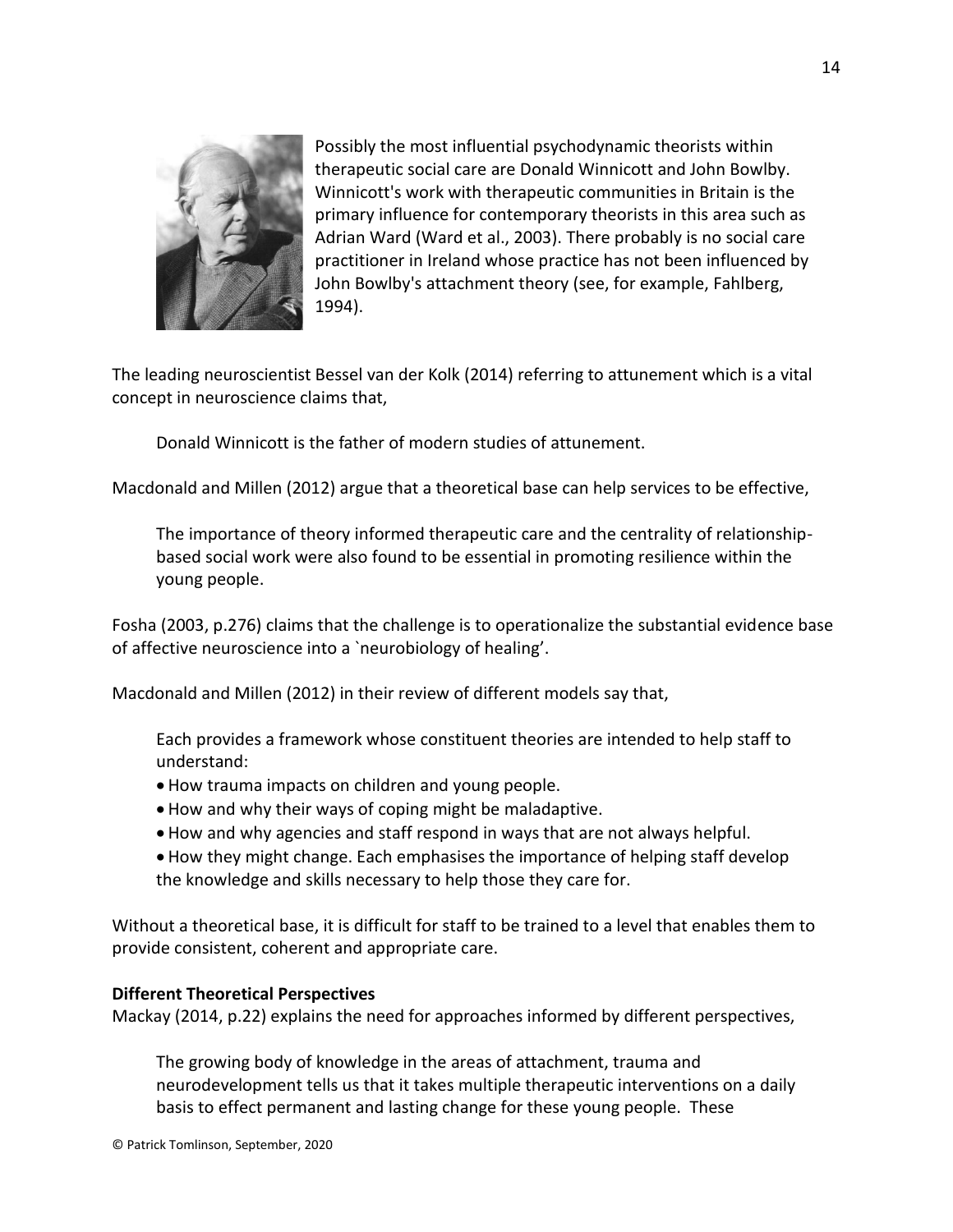interventions are most effective when carried out by people with whom the young person has a relationship (Boyd, et al., 2013; Burnside 2012; Child Protection Development Department of Communities 2011; Cook et al., 2005; McClung 2007; Perry 2009; Prasad 2011; van der Kolk 2005).

Kezelman and Stavropoulos (2012, p.76) also argue the benefit of drawing knowledge from different theoretical perspectives,

While effective treatment of complex trauma needs to address several key dimensions (i.e. irrespective of the particular approach used) the current literature also advises of the need for knowledge of more than one modality.

Many theories may be useful for different aspects of the therapeutic task. Theoretical knowledge from the following fields are essential in all therapeutic residential services for children,

- $\checkmark$  Child Development
- ✓ Attachment
- ✓ Neuroscience
- ✓ Trauma
- $\checkmark$  Loss and Grief
- $\checkmark$  Psychodynamic
- ✓ Systems

# **Training**

Only when there is a coherent model is it possible to design appropriately focused training. The Department of Communities (2010, p.13) highlight the importance of staff training,

International research also speaks to the need for well-trained staff and notes that one of the most negative factors influencing poor outcomes for young people is untrained staff. According to expert Jim Anglin, it is '*a disturbing fact that those who have the most complex and demanding role in the care and treatment of traumatised children have the least, and in many cases, no specific training for the work'* (Anglin 2002b, p113). Acknowledgement of the need for enhanced training for residential staff is increasing both nationally and internationally.

McHugh and Meenan (2013, p.250) make a similar point,

Professional training provides opportunities to develop and practise skills and heighten self-awareness. These opportunities, coupled with relevant theory, promote a reflective approach to social care practice. It is the responsibility of the individual practitioner and of the service provider to ensure that all staff are both aware of and equipped for their professional role.

Furnivall et al. (2012, p.49) state,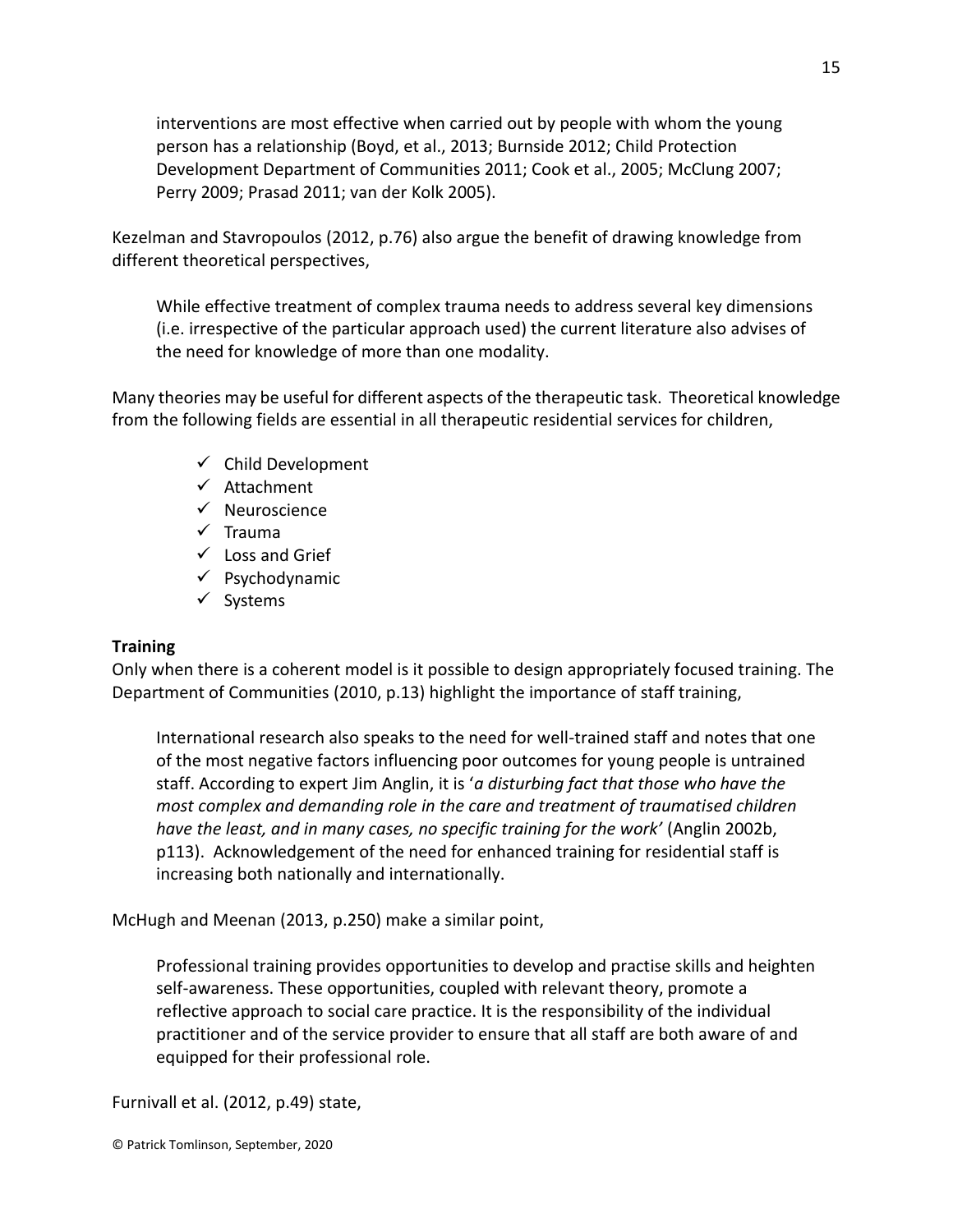For all practitioners, however, it is crucial that training is delivered by people who understand the context in which their practice takes place and in a manner which is congruent with an attachment-informed approach.

The emphasis of training should be on improving everyone's understanding of the children, how their development has been impacted by trauma and what approaches are most likely to help. In her paper, The Importance of Child Care Training, Barbara Kahan (1995, p.1) argues that we would expect lawyers, dentists, doctors and teachers to be trained, qualified and up-todate with recent knowledge,

…so why are we prepared to tolerate a situation in which, by definition, some of the most needy and traumatized children in our community are cared for by people who, however well-intentioned, are neither trained, qualified nor, in many instances, knowledgeable about their needs and how best to deal with them?

#### **Having a Model is the Most Important Thing**

Whilst many different models have been created the underlying principles tend to be remarkably similar. The research is consistent on the importance of key matters, such as,

- relationships
- attachment
- attunement
- meeting emotional needs
- consistency of teamwork
- whole-system approach, etc.

It can be argued that as long as a model is based on these key parameters, it is the coherency and consistency that it brings that is most important. Macdonald and Millen (2012) state,

There may be merit in the argument that it is providing staff with "a framework" within which to think about their work that matters, rather than a particular framework. Staff who can think analytically about their work, who can better understand children's behaviour and critically appraise their own actions and those of others, and who can draw on their understanding to act in the best interests of children, are likely to be better at their job than those who have no such framework. They are also likely to have more job satisfaction and, particularly when whole staff teams are trained in that framework, more likely to behave consistently – something we know children value.

Janet Rich, (2009) strongly supports this view,

It is almost certainly the case that the specific model of care adopted is far less important than the fact of there being a model of care that is underpinned by an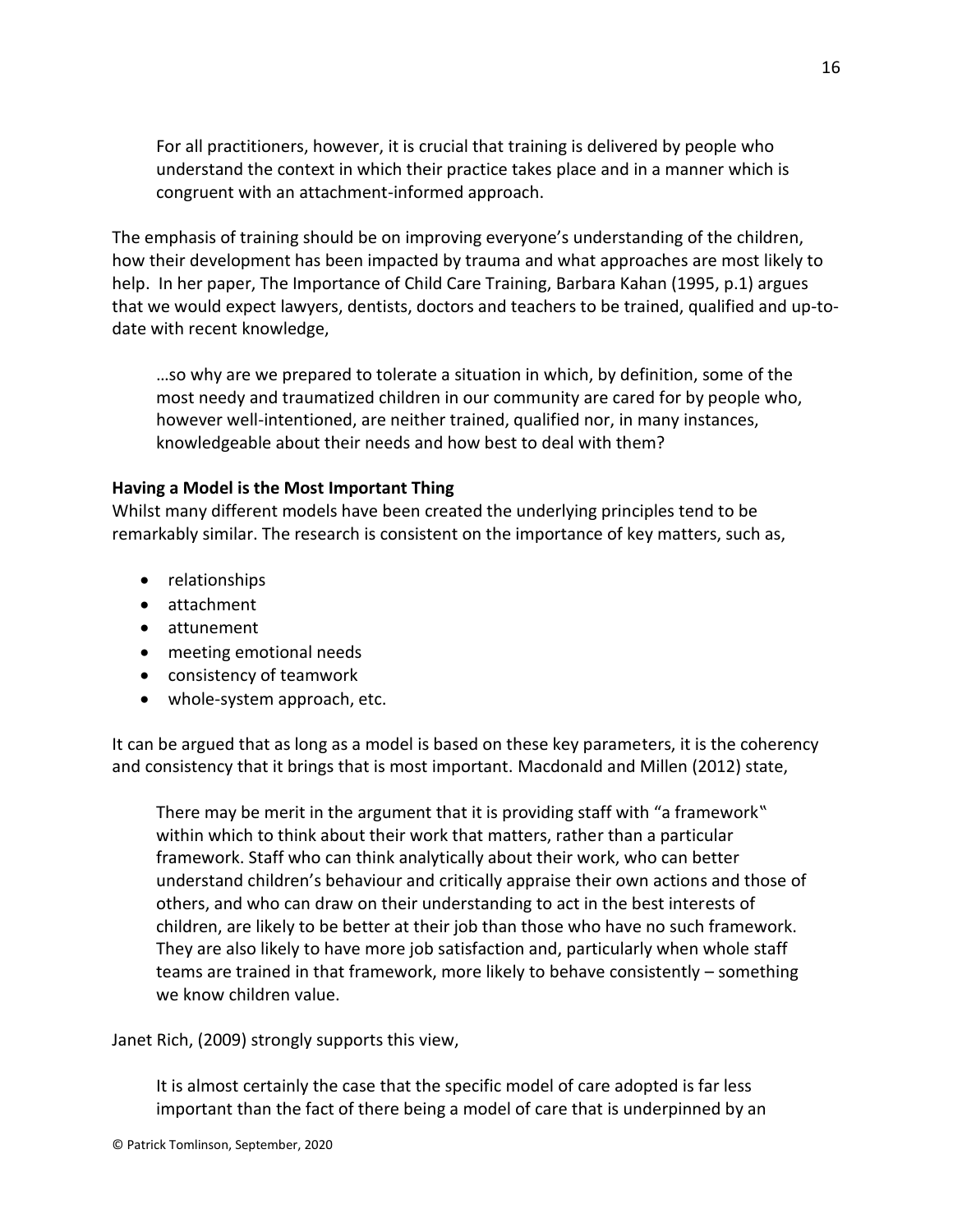empirical and theoretical evidence base, that the staff and young people are signed up to, and that is supported by both an established culture within the home, by sound leadership and supervision structures and by appropriate training and resources.

Like parenting, what helps children develop, is as much to do with the quality of relationships between the carers, and the nurturing and predictable environment provided – rather than the exact detail of the approach and personality type of the carer. It is helpful if parents have similar models of what children need. Byrne (2013, p.146) agrees with the view that a coherent model improves the consistency of practice,

When practitioners identify themselves as providing therapeutic care it is important that they are clear about the approach that informs their practice. The reason is that where several practitioners are working with the same client, the active interventions will be different depending on the theory influencing each individual practitioner. Mixed approaches could lead to inconsistency in service provision and unhelpful or confusing outcomes for the client.

McLean et al. (2011, p.13) explain the value of a model to the professionals involved,

From a service perspective, providing staff members with a coherent strategy and conceptual framework for understanding and addressing challenging behaviour, as well as a strategy to manage risk and de-escalate behaviour during critical incidents, while also maintaining their relationships with children in the unit, is likely to be valued.

The best knowledge available provides a guiding framework, within which to think about children's needs. Macdonald et al. (2012, p.14) expands upon the benefits for professionals of having a guiding framework,

There is value in the argument that the principal value of a model lies in giving staff a coherent "conceptual framework" to think about the work that matters. After all, staff who can: think clearly and logically about their work use a set of strategies to understand children's behaviour and critically evaluate their own actions and those of others use their understanding to act in the best interests of children are likely to be better at their job than those who have no framework……..They are also likely to have more job satisfaction and – particularly when whole staff teams are trained in that framework – likely to behave consistently, which is something we know that children value.

# **'Import' or Create a Model?**

As mentioned, many different models have been created in recent times. Although there are differences most models also have much in common. This raises the question of whether to adopt an 'off-the-shelf' model or create a unique local model. The former may have a stronger evidence-base, being tried and tested. The latter may achieve greater staff engagement and be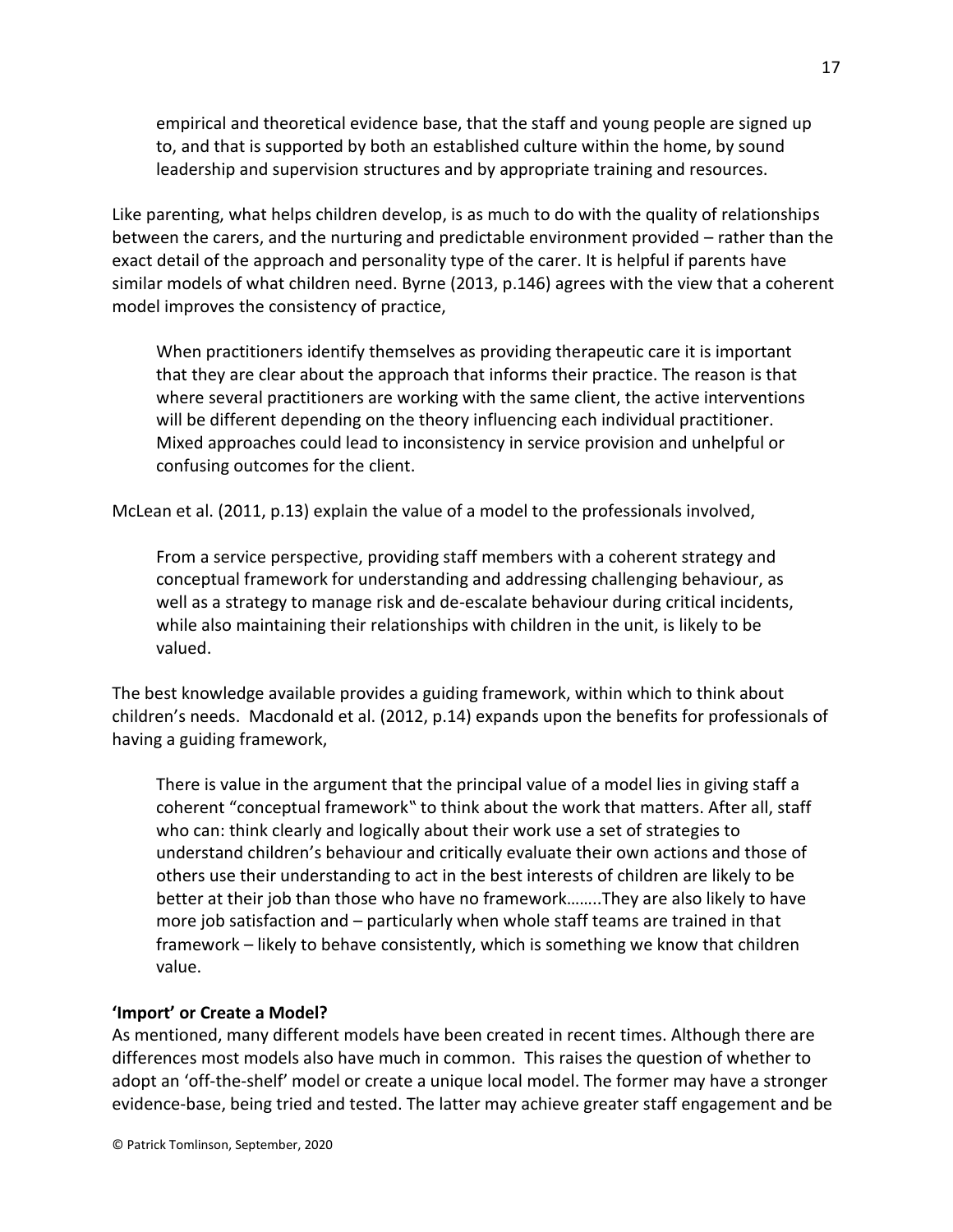more culturally sensitive. Having ownership can also make a big difference. The model belongs to the organization. This helps improve a sense of security which is especially important in a field of work, which has so much uncertainty and vulnerability. Ownership is so important that one organization I worked with made it one of their core values.

I am sure that both approaches can work well. My own experience is in developing models that are unique but based on key research-informed principles. I find that this leads to a high level of engagement, creativity, and ownership. These models have achieved excellent outcomes and wide acclaim. However, having a good model on paper is not a guarantee of good outcomes. Other vitally important factors will also determine success. For example,

- the quality of leadership
- is the model embedded in the culture?
- is it understood?
- and do people feel a sense of ownership?

It is the combination of all such factors along with the model that determines the quality of outcomes. In some cases, an organization may have already developed a model over many years – but has not fully articulated it. In this case, the task may be more to do with,

- reviewing the model
- writing it up
- and underpinning with research-informed theory.

# **Continual Evolution**

Once we have a model, we must ensure it continues to evolve. Models must be alive and adaptive. They must be open systems and have feedback loops, so they can receive the information they need from all parts of the system. They must learn and develop from direct experience and wider research. In other words, a model can never become a fixed entity. As one part of the system changes other parts must adapt. Continuous evolution is essential.

For example, a change in the external environment, politically, economically, or professionally will require an adaptation. As with evolution, those that are most adaptive are most likely to survive. In one organization I worked in that had a strong model, we also had a working group every week to reflect upon, clarify our practice and suggest ideas for improvement. This was then fed back to the wider organization for further consideration. Just like organizations, a model is a living system.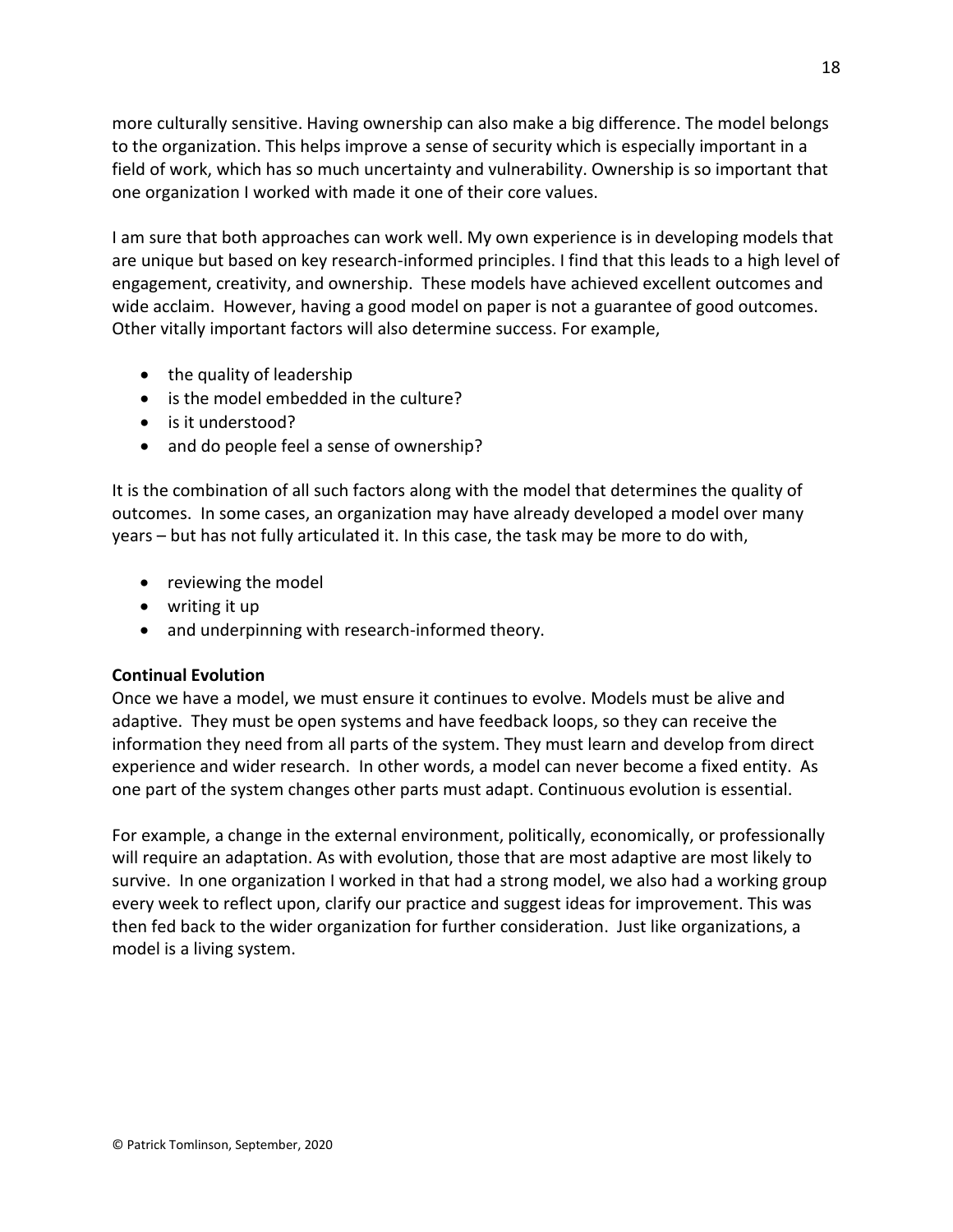#### **Outcomes**



Willis (2001, p.139) referring to the UK Department of Health initiatives of the 1990s, states the centrality of outcomes,

"Social care services are likely to be most effective when they are orientated towards outcomes: concerned with, designed, provided and evaluated in terms of the results experienced by the people for whom they are intended (SSI, 1993, p.9)." The concept that services should be based on

'*children's best interests'* has become a touchstone for child and youth care practice (Anglin, 2004, p.177). We need to have a general idea of what the '*children's best interests'* are. This clarifies the outcomes that we aim to achieve for each child. An outcomes-focused approach has a clear intent to deliver positive outcomes that can be evidenced. As Department for Child Protection (2009, p.3) put it,

In a therapeutic situation, it is essential that children and young people and the care workers understand what they want to achieve, so that their goals and strategies for achieving those goals are aligned.

Or as The Department of Health (1998) succinctly stated,

There is a need for clearly stated objectives of what the residential care unit wishes to achieve. (In, Institute of Child Protection Studies, 2006, p.20).

Kezelman and Stavropoulos (2012, p.81) argue that given that complex childhood trauma continues to be inadequately defined and covered by standard interventions, it is important to focus on the outcomes rather than a 'one size fits all' treatment. To know what outcomes are being achieved or not there must be a reliable and appropriate form of assessment. Assessments need to focus on the most important outcomes and areas of development. For example, how a child can learn, manage emotions and make healthy relationships. Ward (2004) makes two particularly important points about assessment,

**1.** You can have assessment without treatment, but you certainly can't have treatment without assessment.

**2.** What matters most... is that the whole team is engaged both in the process of assessment and in the process of treatment.

# **Overarching Outcomes and Benefits of Having a Model**

**1.** A clearly articulated model clarifies the task and reduces confusion. This leads to a higher level of congruence, with improved outcomes for all stakeholders.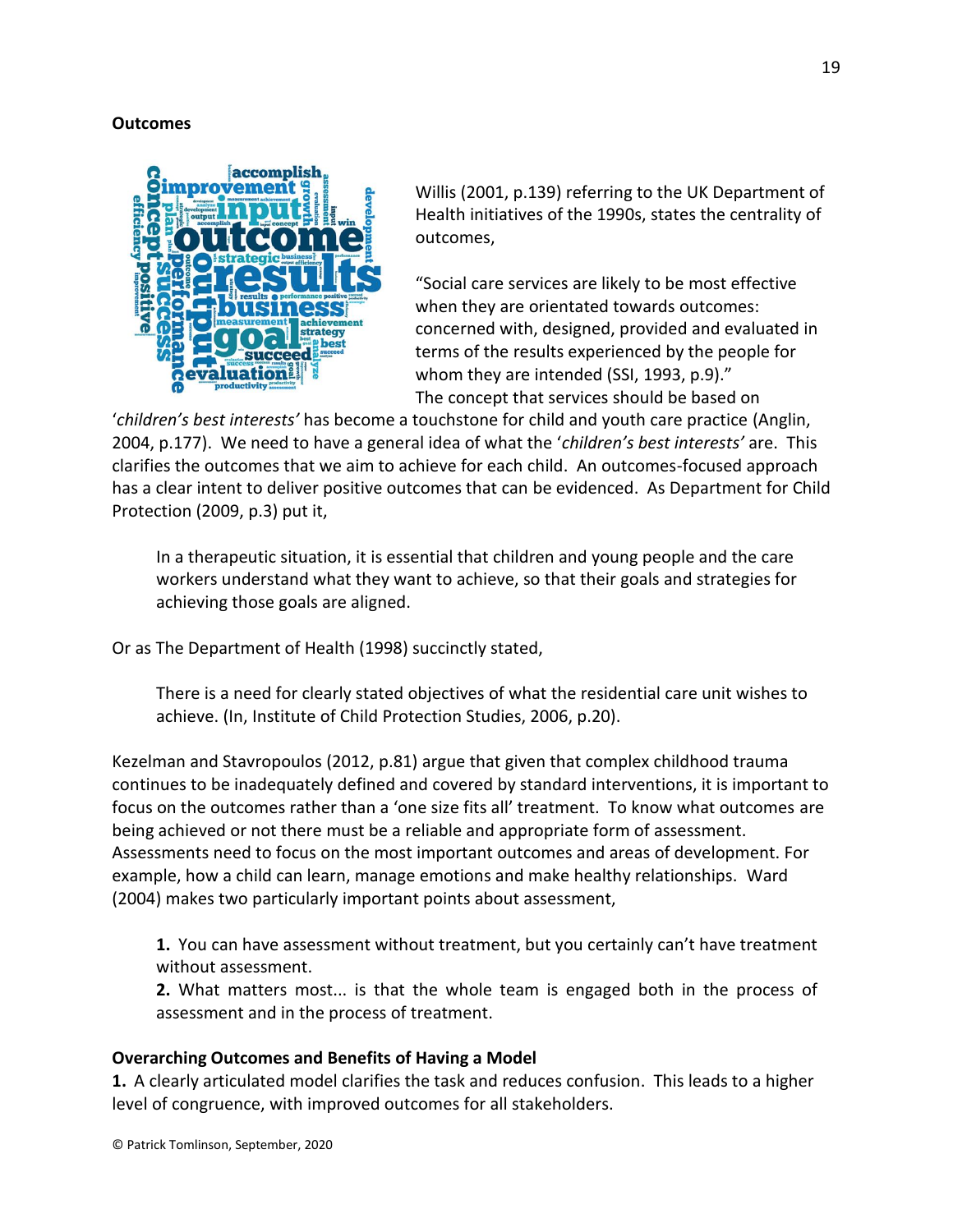**2.** A model creates a shared language and processes, which helps integrate different professional disciplines.

**3.** It is highly beneficial for organizations to understand trauma and how to respond to it. This is becoming trauma-Informed.

**4.** Greater consistency and quality of professional and organizational development. Improved performance, funding and cost-efficiency.

**5.** The development work is a helpful way of reviewing the organization's culture and practice.

**6.** The work involved will be a positive experience of team building - creating a shared vision, values, and commitment. The involvement of the organization in the creation process will lead to a high level of engagement and ownership.

**7.** A high-quality model will further consolidate the organization's position – in terms of being a high caliber service provider, attracting referrals, funding and good quality staff.

**8.** Holding a conference, publishing papers/a book all help to establish the organization as a leading authority in the field.

**9.** In some countries having an articulated therapeutic model is becoming a Government requirement, influencing the placement of children. Therefore, not having a model could jeopardize an organization's future.

# **Long-term and Societal Impact**

As well as benefits to the young people, the organization and all those directly involved, there will also be significant benefits to society. The life-long prospects for the children's well-being should be greatly improved. They are more likely to grow up into healthy adults, making a positive contribution to society.



Mechanism by Which Adverse Childhood Experiences Influence Health and Well-being Throughout the Lifespan The ACE Pyramid - Center for Disease Control and Prevention, Charles Whitfield, M.D.

Whereas children who are in care and who do not experience an effective service are more likely to have serious difficulties as adults, becoming a burden on society. This is likely to be seen in areas, such as poor health and early death, drug and alcohol addiction, mental health problems, abusive behaviour, and criminal activity. The ACEs study has made truly clear the potential long-term consequences of Adverse Childhood Experiences, especially when there is no positive intervention (AAP, 2014).

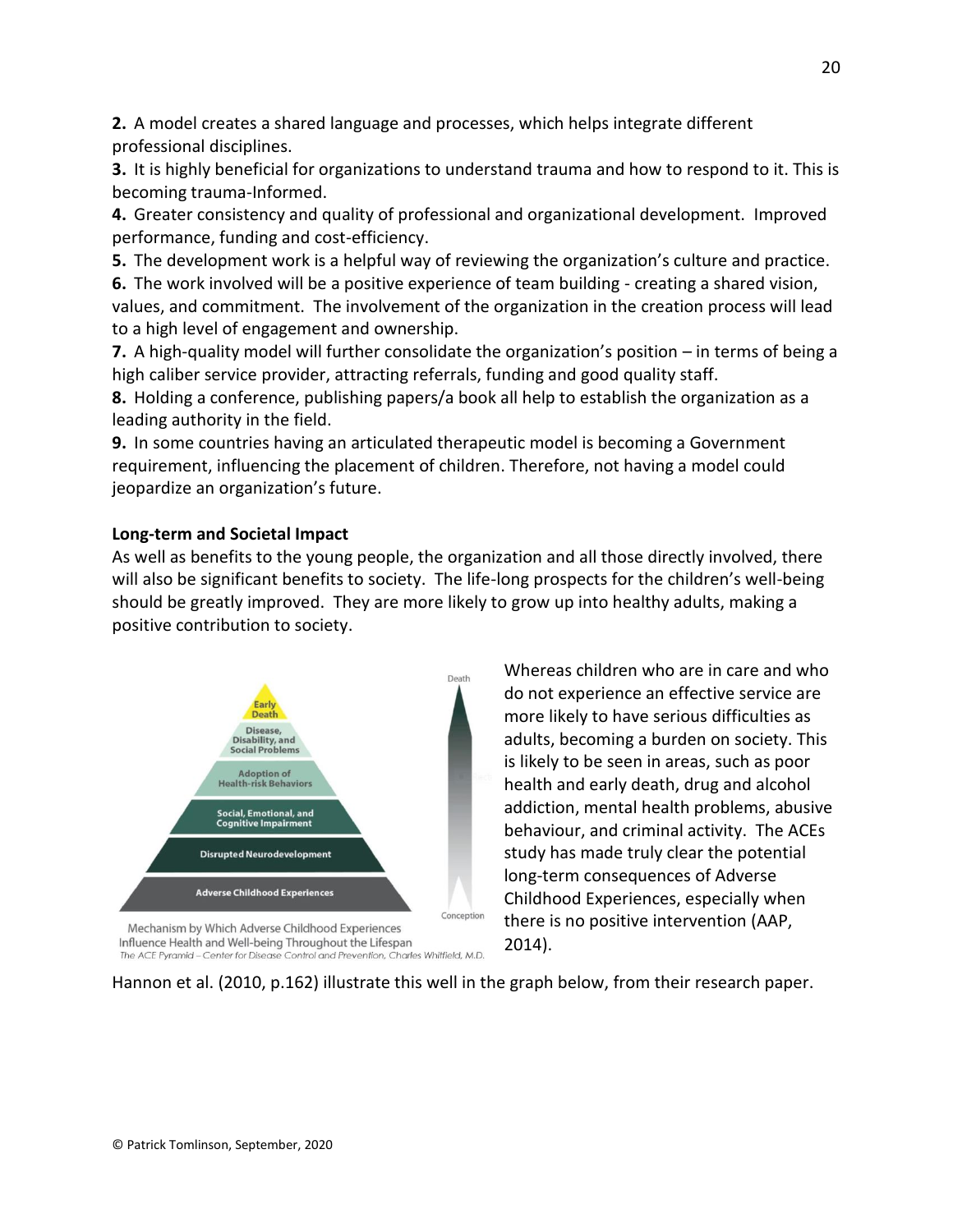

#### Figure 6 Costs of child A and child B over a lifetime

This graph compares the costs of care for child A and B. Child B has a poor experience in 'out of home' care. The costs associated with this child continue to escalate from the age of 16-30 and will continue over a lifetime. Child A has a positive experience of high-quality care. Initially, the costs for Child A are higher than for Child B. However, by the age of 21, the cumulative cost is reducing and will continue over a lifetime. The higher of the two Child A lines include student loan costs. The lower Child A line is without loan costs as they can be expected to be paid back over a lifetime. The initial higher cost for Child A is paid back over time as he/she begins to make a positive contribution to society, through employment and taxes, etc.

This research was carried out in 2010 and the actual cost numbers in £ are not so relevant. What is relevant and applicable to any country today is the trend. Costs of a good quality service with a therapeutic model will be more expensive in the short term. However, in the medium term and over a lifetime, the financial cost is removed. Whereas the financial cost of Child B continues to escalate, along with the human cost and burden to society. This graph only shows until the age of 30, but it is clear how the trend will continue over a lifetime. As we know, deprivation and abuse tend to continue in cycles, therefore the costs may well continue into further generations. The cost-effectiveness on human and financial levels, of investing in the higher quality service is almost immeasurable.

The Lighthouse Foundation in Melbourne, Australia is one such example. I worked with them on the development of their Therapeutic Family Model of Care™,

**Recently an independent assessment was commissioned by Social Ventures Australia to complete an analysis of Lighthouse Foundation's Social Return on Investment (SROI). It proved for every dollar received Lighthouse returns \$12 of social value. (Lighthouse Foundation, 2019)**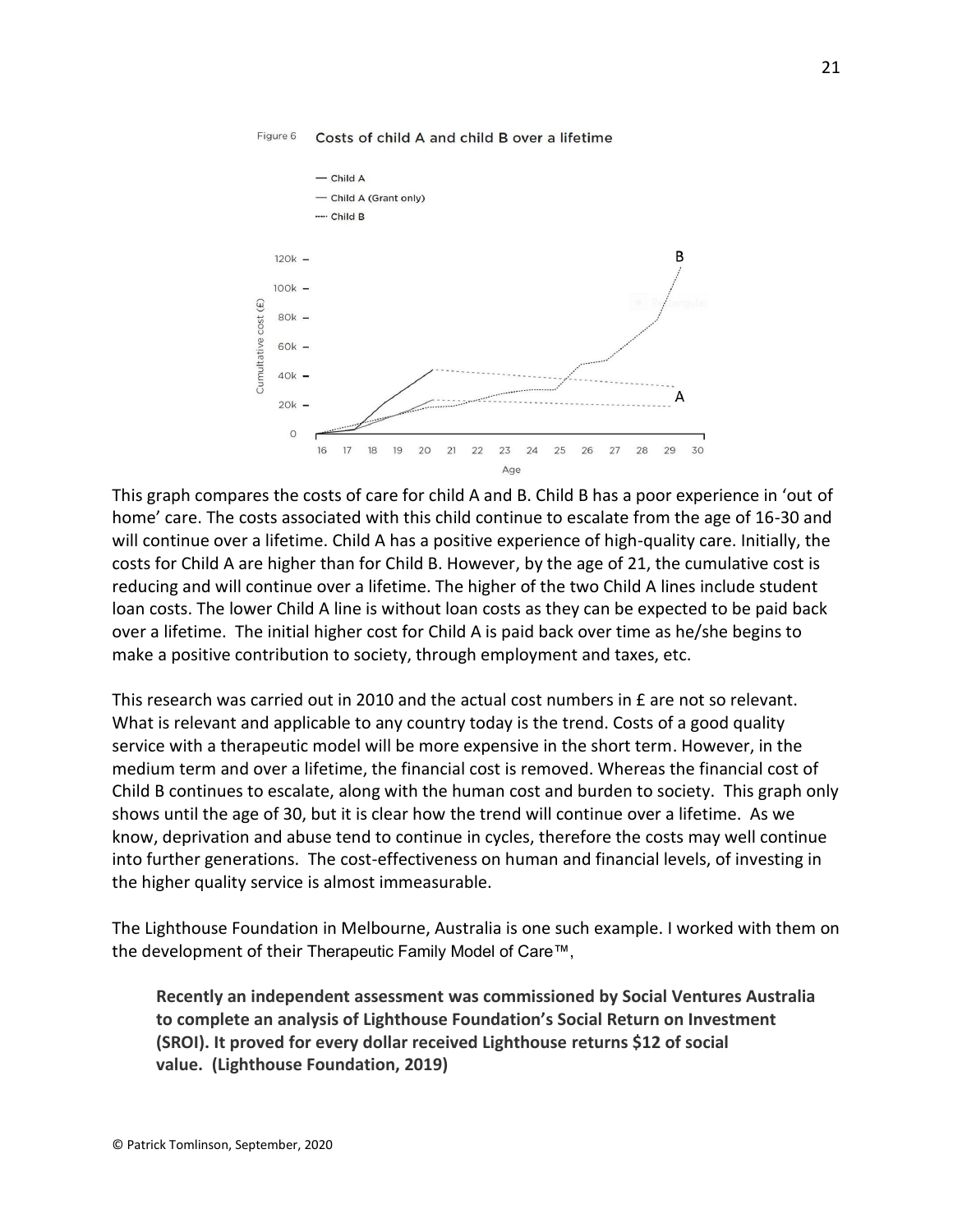# **Process of Change, Model Development, and Implementation**

This article has attempted to explain what a therapeutic model is and why it is important. It has implied the work that is involved but not discussed the process of development and implementation, which is a whole subject. The development process is fundamentally one of significant organizational change. It will be greatly valuable, but also challenging and difficult. There will need to be processes such as supervision, training and consultation to work through the issues involved. Some of this work will take place before the model development begins and it can continue alongside. Without this work, there is a greater risk that the development project will be undermined.

Model development must take place alongside processes that look at and work on the issues of change. The importance of strong leadership cannot be underestimated. An organization that has developed a positive and effective way of working, will need time to take that to the next stage and clearly define their model. In my experience, a rough guideline would be around one year to articulate the model and write it down, another year to implement it, and a further year to establish it. The actual timelines will be influenced by the organization's stage of development, the level of resources committed to the project and whatever challenges arise along the way. When a model is achieved the potential benefits that I have outlined are great. Bringing people together to work on such a key shared task can also have many benefits.

Given the immense challenges in this work, as van der Kolk and McFarlane (2007, p.574) have claimed,

This struggle to transcend the effects of trauma is among the noblest aspects of human history.

# **References and Further Reading**

AAP (2014) *Adverse Childhood Experiences and the Lifelong Consequences of Trauma*, American Academy of Pediatrics, accessed February 8<sup>th</sup>, 2019, [https://www.aap.org/en-us/Documents/ttb\\_aces\\_consequences.pdf](https://www.aap.org/en-us/Documents/ttb_aces_consequences.pdf)

Ainsworth, F. (2012) 'Therapeutic Residential Care for Children and Young People: An Attachment and Trauma-Informed Model for Practice.' Book Review, in *Children Australia, 37, 2, 80*

Anglin, J. (1999) The Uniqueness of Child and Youth Care: A Personal Perspective, in *Child and Youth Care Forum, 28*(2), 143-150

Anglin, J. (2002) *Pain, Normality, and the Struggle for Congruence: Reinterpreting Residential Care for Children and Youth*, New York: The Haworth Press Inc.

Anglin, J. (2002b) Risk, Well-being and Paramountcy in Child Protection: The Need for Transformation, *Child and Youth Care Forum, vol. 31, no. 4, 257-268*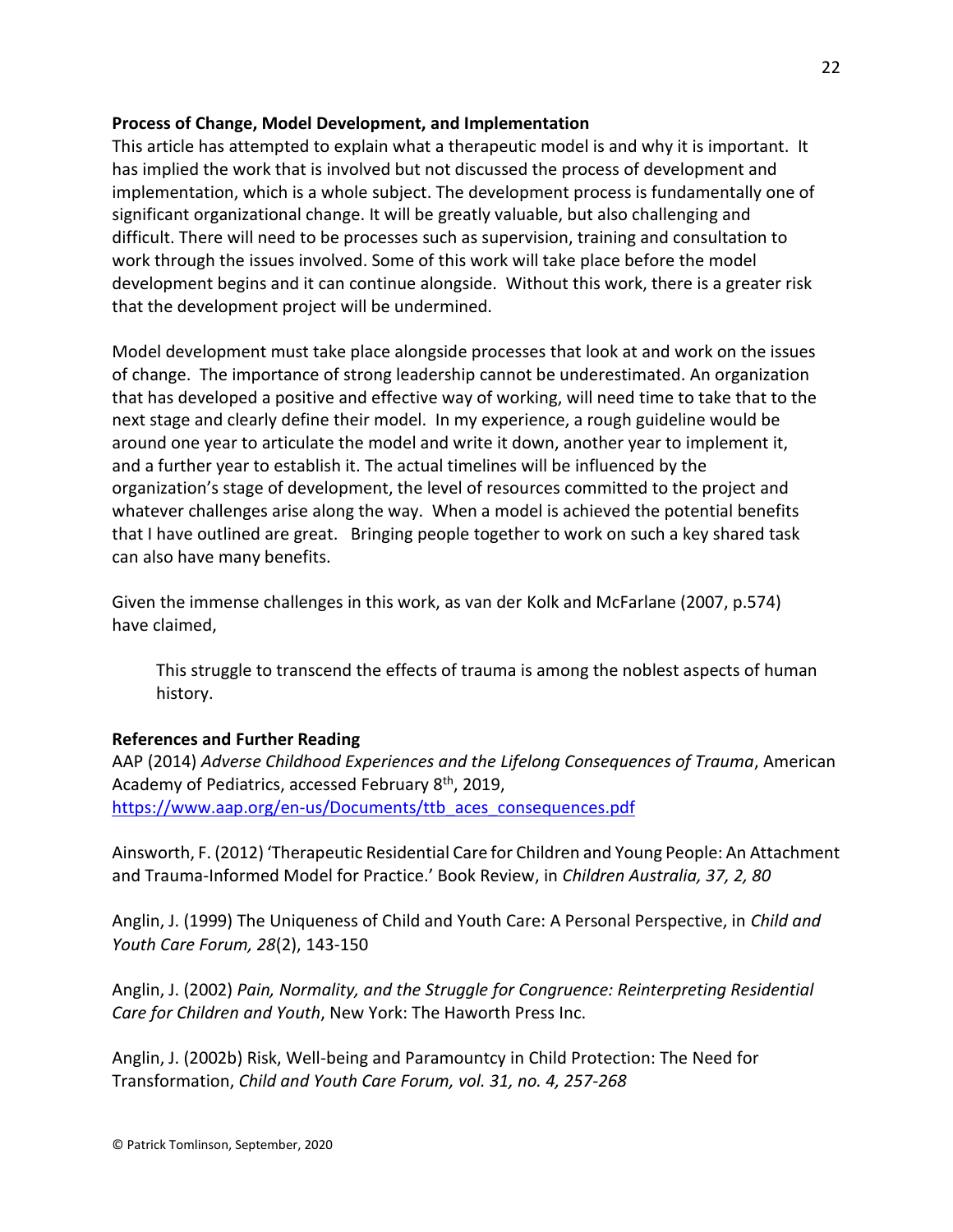Anglin, J. P. (2004) Creating "Well-Functioning" Residential Care and Defining Its Place in a System of Care, in *Child and Youth Care Forum, 33 (3), June 2004*, Canada: Human Services Press, Inc.

Barton, S., Gonzalez, R. and Tomlinson, P. (2012) *[Therapeutic](http://www.linkedin.com/redir/redirect?url=http%3A%2F%2Fwww%2Ejkp%2Ecom%2Fcatalogue%2Fbook%2F9781849052559&urlhash=Wjyh&trk=prof-publication-title-link) Residential Care for Children and Young People: An Attachment and [Trauma-informed](http://www.linkedin.com/redir/redirect?url=http%3A%2F%2Fwww%2Ejkp%2Ecom%2Fcatalogue%2Fbook%2F9781849052559&urlhash=Wjyh&trk=prof-publication-title-link) Model for Practice,* London and Philadelphia: Jessica Kingsley Publishers

Bowlby, J. (1969) *Attachment. Attachment and loss: Vol. 1. Loss*, New York: Basic Books

Boyd, L. W., Brylske, P. and Wall, E. (2013) *Beyond Safety and Permanency: Promoting Social and Emotional Well-Being for Youth in Treatment Foster Care*, Foster Family-based Treatment Association

Brandt, K. (2014) Core Concepts in Infant-Family and Early Childhood Mental Health, in Brandt, K., Perry, B.D., Seligman, S. and Tronick, E. *Infant and Early Childhood Mental Health: Core Concepts and Clinical Practice*, Washington D.C. and London: American Psychiatric Publishing Byrne, J. (2013) Therapeutic social care practice, in Lalor, K. and Share, P. (Eds.) (2013) *Applied Social Care: An Introduction for Students in Ireland*, Dublin: Gill and Macmillan

Burnside, L. (2012) *Youth in Care with Complex Needs*, Manitoba Office of the Children's Advocate

Child Protection Development Department of Communities (2011) *Specialist Foster Care Review: Enhanced Foster Care Literature Review and Australian Programs Description*, Queensland: Department of Communities

Cicchetti, D., and Rogosch, F. A. (2001) The impact of Child Maltreatment and Psychopathology upon Neuroendocrine Functioning, in *Development and Psychopathology,* 13, p.783-804

Clough, R. (2008) A Vision for Residential Care, in *Children Australia*, *33*(2), 39–40

Clough, R., Bullock, R., and Ward, A. (2006) *What Works in Residential Child Care: A Review of Research Evidence and the Practical Considerations*, London: National Children's Bureau

Department for Child Protection (2009) *Residential Care Conceptual and Operational Framework*, East Perth, Australia: Department for Child Protection

Cook, A., Spinazzola, J., Ford, J., Lanktree, C., Blaustein, M., Cloitre, M. and van der Kolk, B. (2005) *Complex Trauma in Children and Adolescents*, Psychiatric Annals, 35(5), p.390-398

Department of Communities (Child Safety Services) in Partnership with PeakCare Queensland (2010) *A Contemporary Model of Residential Care for Children and Young People*, Queensland: Queensland: Government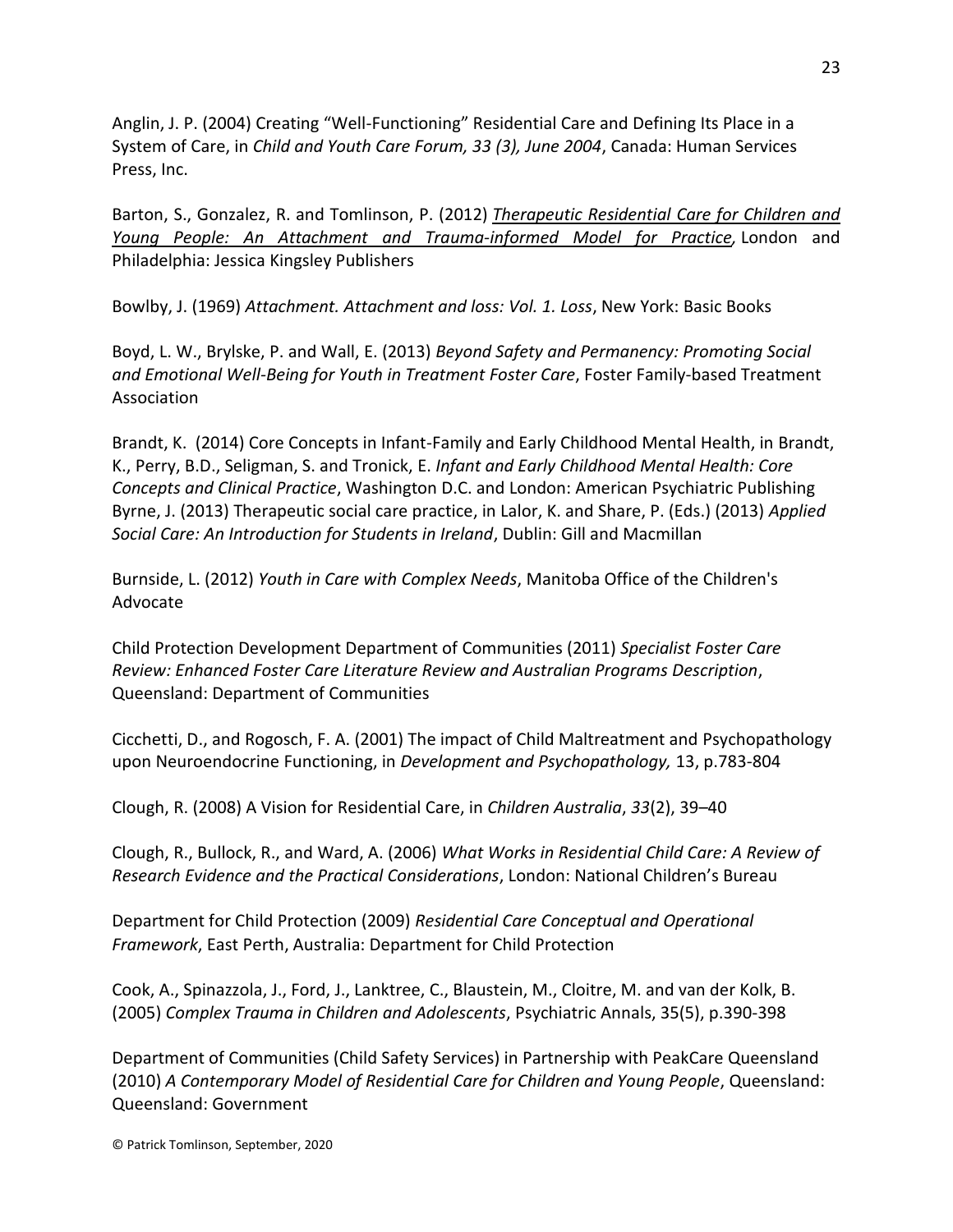Department of Health (1998) *Caring for Children Away from Home: Messages from Research,* Chichester: John Wiley and Sons

DoHC (2004) *Working for Children and Families: Exploring Good Practice*, Dublin: Stationary **Office** 

Edmond, T., Megivern, D., Williams, C., Rochman, E. and Howard, M. (2006) Integrating Evidence-Based Practice and Social Work Field Education, in *Journal of Social Work Education,*  42(2), p.277-396

Fahlberg, V. (editor) (1990) *Residential Treatment,* Indianapolis: Perspective Press

Fahlberg, V. (1994) *A Child's Journey through Placement*, London: British Association for Adoption and Fostering

Farrelly, T. (2013) Evidence Based Practice in Social Care, in Lalor, K. and Share, P. (Eds.) (2013) *Applied Social Care: An Introduction for Students in Ireland*, Dublin: Gill and Macmillan

Fonagy, P. (2006) The Mentalization Approach to Social Development, in Allen, J.G. and Fonagy, P. (Eds.) *Handbook of Mentalization-Based Treatment*, Chichester: John Wiley and Sons

Fosha, D. (2003) Dyadic Regulation and Experiential Work with Emotion and Relatedness in Trauma and Disorganized Attachment, in, Solomon, M.F. and Siegel, D. (Eds.) *Healing Trauma: Attachment, Trauma, the Brain, and the Mind,* Pp. 221-281. New York: Norton. Web version

Furnivall, J., McKenna, M., McFarlane, S. and Grant, E. (2012) *Attachment Matters for All – An Attachment Mapping Exercise for Children's Services in Scotland,* Centre for Excellence for Looked After Children in Scotland: Scottish Attachment in Action, [www.celcis.org/media/resources/publications/Attachment-Matters-For-All.pdf](http://www.celcis.org/media/resources/publications/Attachment-Matters-For-All.pdf)

Gunnar, M., and Quevedo, K. (2007) The Neurobiology of Stress and Development, in *Annual Review of Psychology,* 58, 145-173

Hannon, C., Wood, C., and Bazelgate, L. (2010) *In Loco Parentis: "To Deliver the Best for Looked After Children, the State must be a Confident Parent…",* London: Demos

Hillan. L. (2006) *Churchill Fellow Report. Reclaiming Residential Care – A Positive Choice for Children and Young People in Care*

Institute of Child Protection Studies (2006) *What Works in Residential Care: literature Review for Marist Care Group*, Draft, Australia Catholic University – accessed February 2013, www.acu.edu.au/ data/assets/pdf\_file/0007/53962/WHAT\_WORKS\_IN\_RESIDENTIAL\_CARE\_f [or\\_MYC\\_2209.pdf](http://www.acu.edu.au/__data/assets/pdf_file/0007/53962/WHAT_WORKS_IN_RESIDENTIAL_CARE_for_MYC_2209.pdf)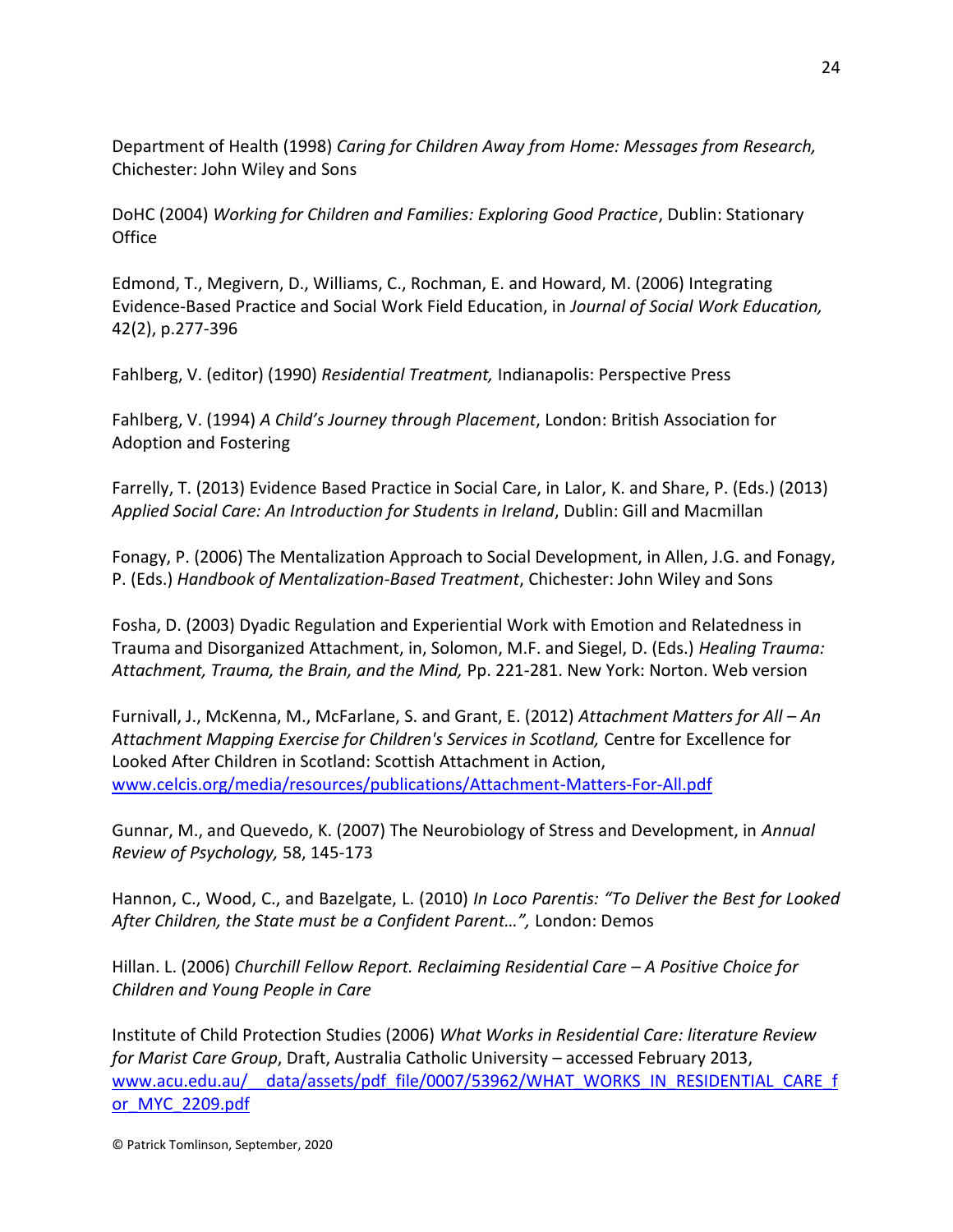Kahan, B. (1995) *The Importance of Child Care Training,* Paper Presented at ARCC Conference 12th July 1995

Kezelman, C. and Stavropoulos, P. (2012) *The Last Frontier: Practice Guidelines for Treatment of Complex Trauma and Trauma Informed Care and Service Delivery,* Australia: Adults Surviving Child Abuse (ASCA)

Lighthouse Foundation, accessed on 8<sup>th</sup> February 2019 <http://lighthousefoundation.org.au/our-work/therapeutic-family-model-of-care/>

Macdonald, G. and Millen, S. (2012) *Therapeutic Approaches to Social Work in Residential Child Care Settings: Literature Review*, SCIE (Social Care Institute of Excellence): Institute of Child Care Research, Queens University Belfast

Macdonald, G., Millen, S., McCann, M., Roscoe, H. and Ewart-Boyle, S. (2012) *Children's and Families' Services Report 58: Therapeutic Approaches to Social Work in Residential Child Care Settings*, SCIE (Social Care Institute of Excellence): Institute of Child Care Research, Queens University Belfast

Mackay, R. (2014) *Creating Successful Outcomes for Youth in Care with Complex Needs and Those who Care for Them,* Vodafone New Zealand Foundation

McHugh, J. and Meenan, D. (2013) Residential Child Care, in Lalor, K. and Share, P. (Eds.) (2013) *Applied Social Care: An Introduction for Students in Ireland*, Dublin: Gill and Macmillan

McLean, S., Price-Robertson, R. and Robinson, E. (2011) *Therapeutic Residential Care in Australia: Taking Stock and Looking Forward,* Australian Institute of Family Studies: National Child Protection Clearinghouse

McClung, L. F. (2007) *Therapeutic Foster Care: Integrating Mental Health and Child Welfare to Provide Care for Traumatised Children: A Literature Overview*, Victoria: Berry Street

Moses, E.B. and Barlow, D.H. (2006) A New, Unified Treatment Approach for Emotional Disorders Based on Emotion Science, in *Current Directions in Psychological Science,* 15, 146-150

Perry, B. D. (2009). Examining Child Maltreatment through a Neurodevelopmental Lens: Clinical Applications of the Neurosequential Model of Therapeutics, in *Journal of Loss and Trauma*, 14(4), p.240-255

Perry, B.D. (2014) The Neurosequential Model of Therapeutics: Application of a Developmentally Sensitive and Neurobiology-Informed Approach to Clinical Problem Solving in Maltreated Children, in Brandt, K., Perry, B.D., Seligman, S. and Tronick, E. *Infant and Early*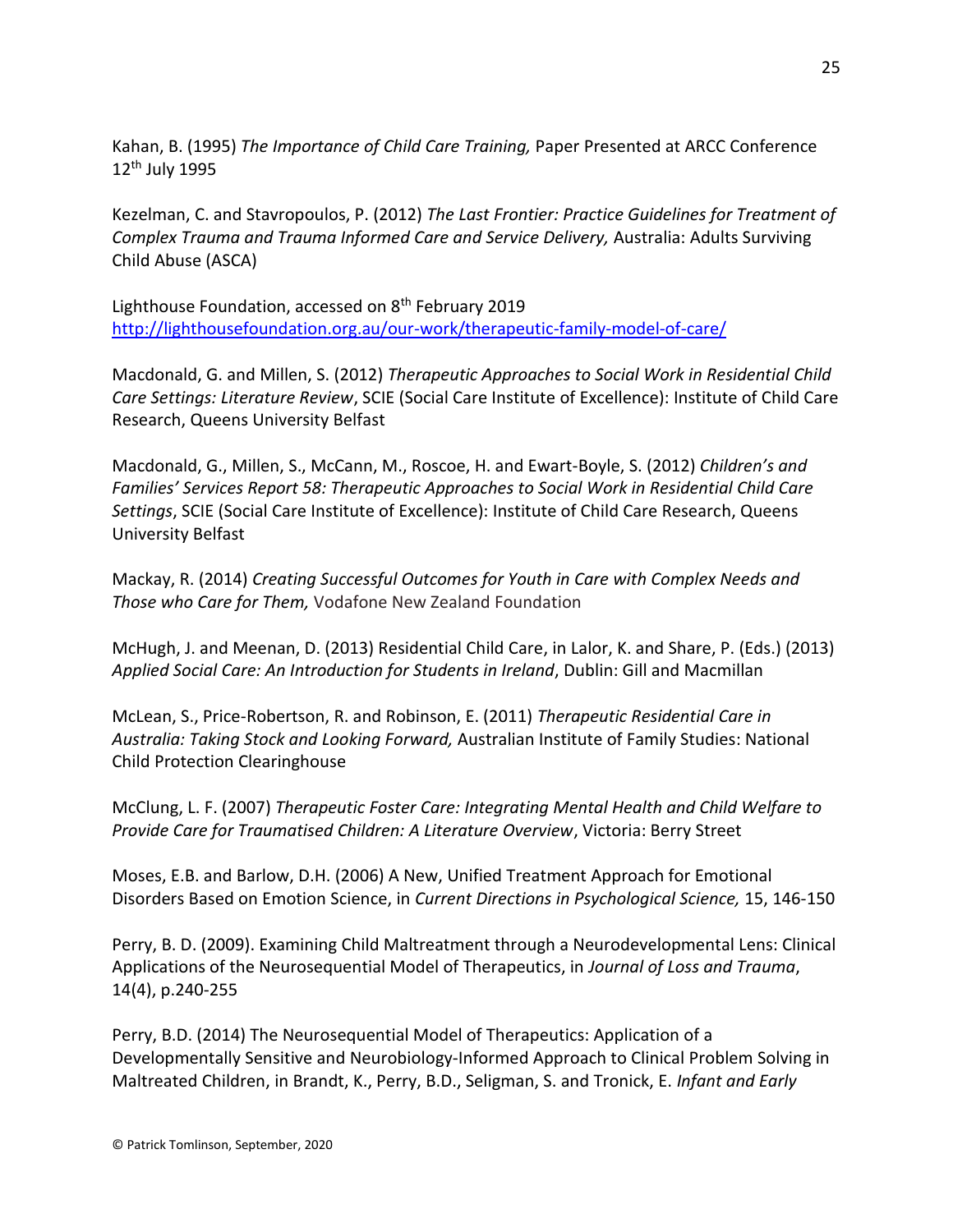*Childhood Mental Health: Core Concepts and Clinical Practice*, Washington D.C. and London: American Psychiatric Publishing

Prasad, N. (2011) *Using a Neurodevelopmental Lens when Working with Children who have Experienced Maltreatment: A Review of the Literature of Bruce D. Perry*, NSW: Uniting Care Children, Young People and Families

Redshaw, S. (2001) *Building Blocks for a Quality Care Framework: An Information and Discussion Paper for Mercy Family Services Out-of-Home Care Programs*, Australia: Mercy Family Services

Rich, J. (2009) *Labels that disable – meeting the complex needs of children in residential care,*  NICE (National Institute for Health and Care Excellence), [www.nice.org.uk/guidance/ph28/evidence/looked-after-children-ep14-labels-that-disable](http://www.nice.org.uk/guidance/ph28/evidence/looked-after-children-ep14-labels-that-disable-meeting-the-complex-needs-of-children-in-residential-care-janet-rich2)[meeting-the-complex-needs-of-children-in-residential-care-janet-rich2](http://www.nice.org.uk/guidance/ph28/evidence/looked-after-children-ep14-labels-that-disable-meeting-the-complex-needs-of-children-in-residential-care-janet-rich2)

Schore, A.N. (2001) The Effects of Early Relational Trauma on Right Brain Development, Affect Regulation and Infant Mental Health, in (Electronic Version, p.1-80) *Infant Mental Health Journal, 22, 201-269*, Retrieved October, 28, 2001, [www.trauma-pages.com/schore-2001b.htm](http://www.trauma-pages.com/schore-2001b.htm)

Sheppard, M. (2004) *Appraising and Using Social Research in the Human Services: An Introduction for Social Work and Health Professionals*, London: Jessica Kingsley

Sinclair, I. and Gibbs, I. (1998) *Children's Homes: A Study in Diversity*, Chichester: John Wiley and Sons

Social Care Institute for Excellence (2012) *Report 58: Therapeutic Approaches to Social Work in Residential Child Care Settings,* www.scie.org.uk/publications/reports/report58/ [Accessed 07/02/2017]

Stien, P.T. and Kendall, J. (2004) *Psychological Trauma and the Developing Brain: Neurologically Based Interventions for Troubled Children,* New York, London, Oxford: The Haworth Maltreatment and Trauma Press

Taylor, C. (2012) *Empathic Care for Children with Disorganized Attachments: A Model for Mentalizing, Attachment and Trauma-Informed Care*, London and Philadelphia: Jessica Kingsley Publishers

Thoburn, J. and Ainsworth, F. (2015) Making Sense of Differential Placement Rates for Therapeutic Residential Care: Some Takeaway Messages for Policy, in, Whittaker, J.K., del Valle, J.F. and Holmes, L. (2015) *Therapeutic Residential Care for Children: Developing Evidence-Based International Practice*, London and Philadelphia: Jessica Kingsley Publishers